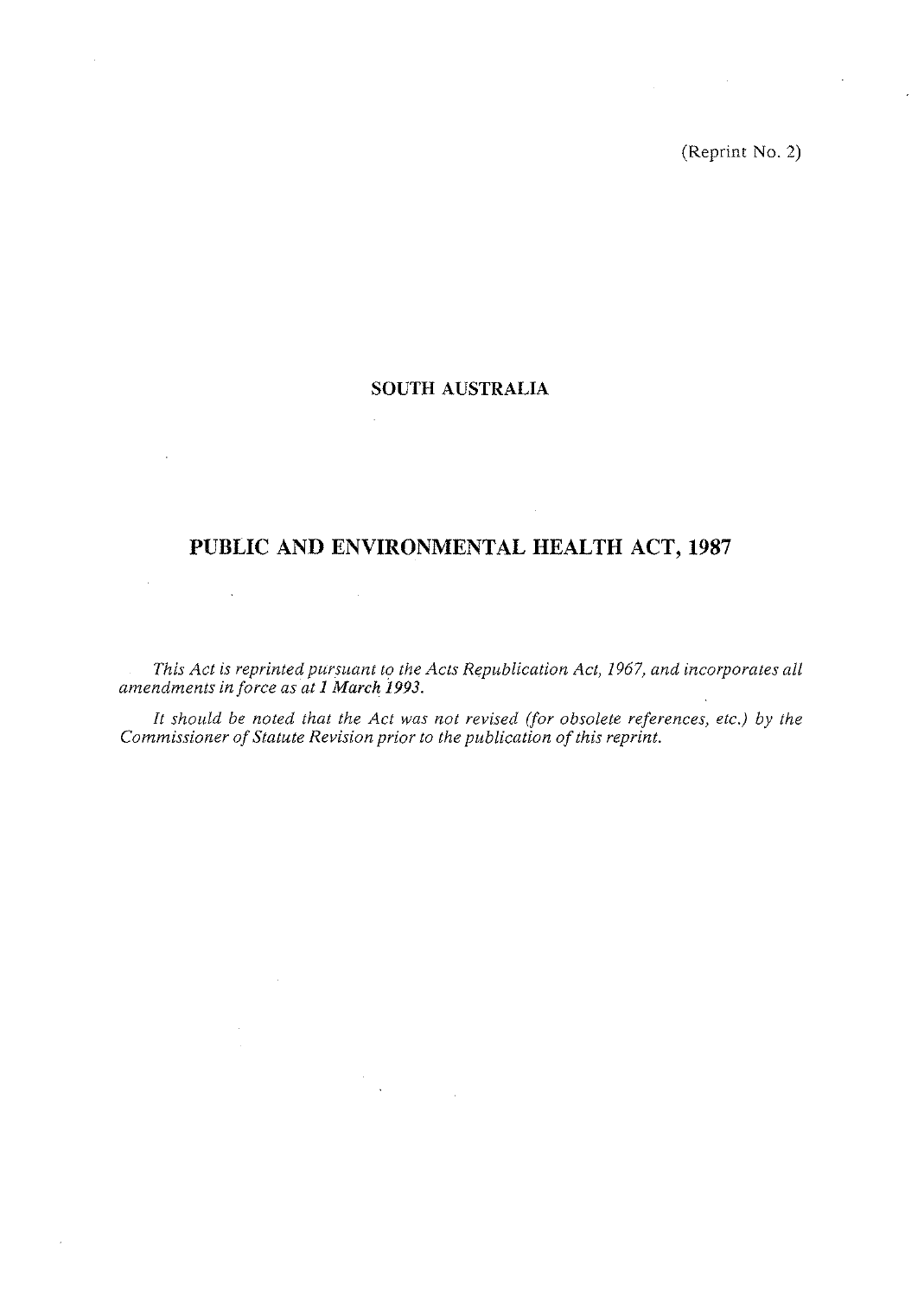## **SUMMARY OF PROVISIONS**

PART l

#### PRELIMINARY

#### Section

- Short title  $\mathbf{1}$ .
- $\overline{2}$ . Commencement
- $\overline{3}$ . Interpretation
- $\overline{4}$ . Act to bind the Crown

#### PART I1

### ADMINISTRATION

#### DIVISION I-GENERAL

- $\frac{5}{6}$ . Commission responsible for administration of Act
- Delegation
- Authorized officers

### DIVISION 11-THE PUBLIC AND ENVIRONMENTAL HEALTH COUNCIL

- $\frac{8}{9}$ . The Public and Environmental Health Council
- Term of office of members
- $10.$ Conduct of business
- Validity of acts of Council and immunity of members 11.
- $12<sup>°</sup>$ Functions of the Council

 $\mathcal{A}$ 

#### PART 111

#### PROTECTION OF PUBLIC HEALTH

#### DIVISION I-ENFORCEMENT OF STANDARDS RELATING TO PUBLIC HEALTH

- 13. Powers and duties of relevant authorities
- $\overline{14}$ . Delegation

#### DIVISION II-PROVISIONS RELATING TO SANITATION, DRAINAGE. ETC

- Prevention of insanitary conditions on premises 15.
- $16$  . Offence in relation to insanitary conaitions on premises Control of offensive activities
- 17.
- $\overline{18}$ . Discharge of wastes in a public place
- 19. Private thoroughfare
- $20.$ Provision of adequate sanitation

#### DIVISION III-PROTECTION OF WATER SUPPLIES

- 21. Pollution of water
- $22^{\circ}$ Sources of water supply may be closed

#### DIVISION IV-ACTION ON DEFAULT, RECOVERY OF COSTS, ETC.

- $\frac{23}{24}$ . Action on default
- Recovery of costs by one person from another

#### DIVISION V-APPEALS

- 25. Grounds for, and manner of, appeal
- 26.
- Constitution of special committee<br>Proceedings of review committee  $\frac{27}{28}$
- Determination of an appeal
- 29 Right of appeal against decision of Council

#### PART IV

#### NOTIFIABLE DISEASES AND THE PREVENTION OF INFECTION

#### DIVISION I-NOTIFICATION OF DISEASES

#### $30.$ Notification

#### DIVISION II-EXAMINATION AND TREATMENT OF DISEASES

- $31$ Power of Commission to require a person to undergo an examination
- 32. Power of Commission, in the interests of public health, to detain persons suffering from diseases
- Power of Commission to give directions to persons suffering from diseases Right of appeal against a decision of a magistrate 33.
- $34<sub>1</sub>$

ii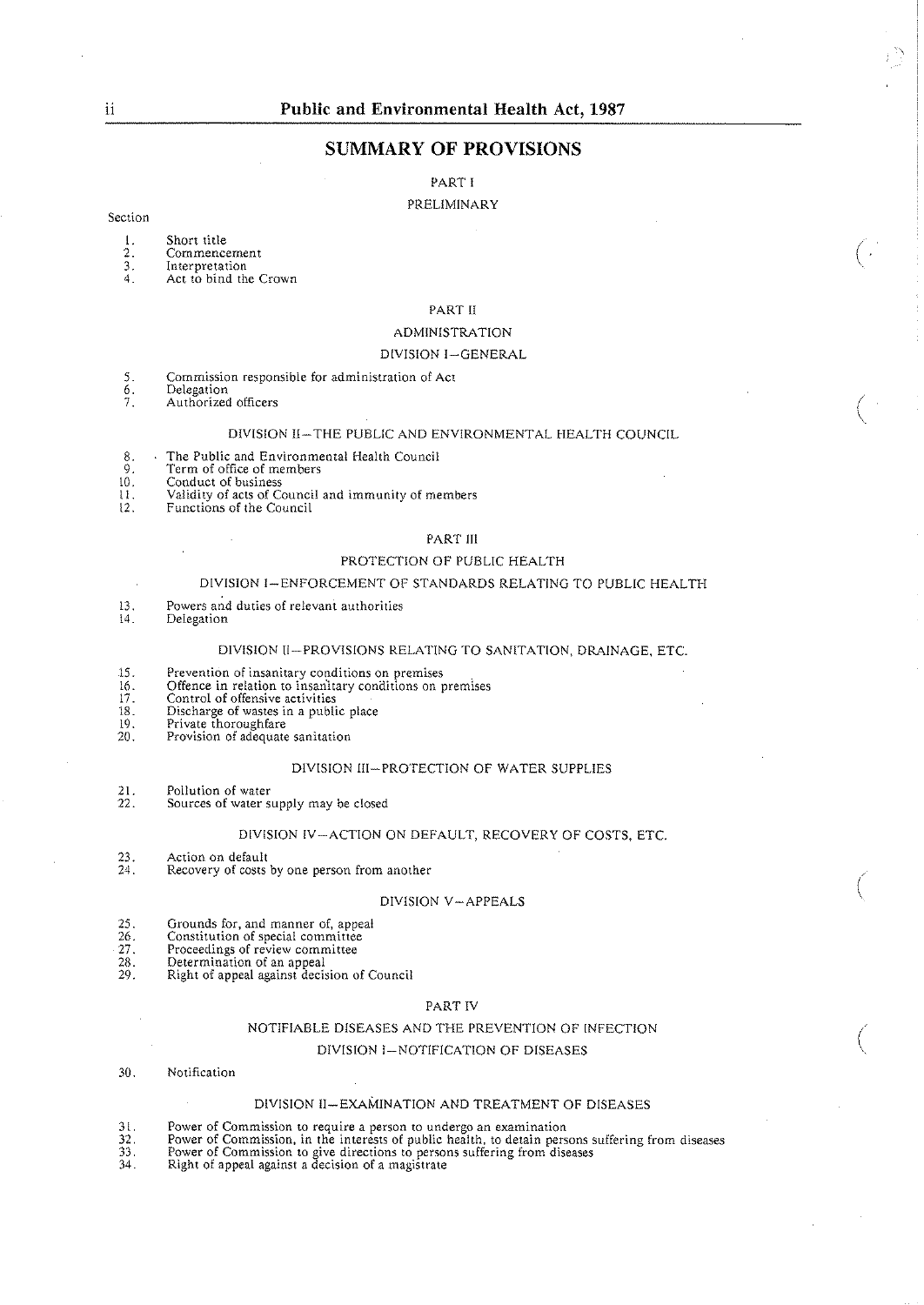## DIVISION 111-CONTROL AND PREVENTION OF INFECTION

- 
- 
- 35. Reporting to local councils 36. Action to prevent the spread of infection 37. Person infected with disease must prevent transmission to others

#### PART V

#### MISCELLANEOUS

- 
- Inspections, etc.<br>Councils may appoint officers of health<br>Immunity from liability<br>Power to require information<br>Confidentiality<br>Manner of giving notice<br>Reporting
- 
- 
- 
- 
- $38.39$ <br> $40.42$ <br> $43.445$ <br> $45.46$ <br> $47$
- Mainten of giving notice<br>Reporting<br>Offences<br>Offences by bodies corporate<br>Regulations
- 

#### **SCHEDULES**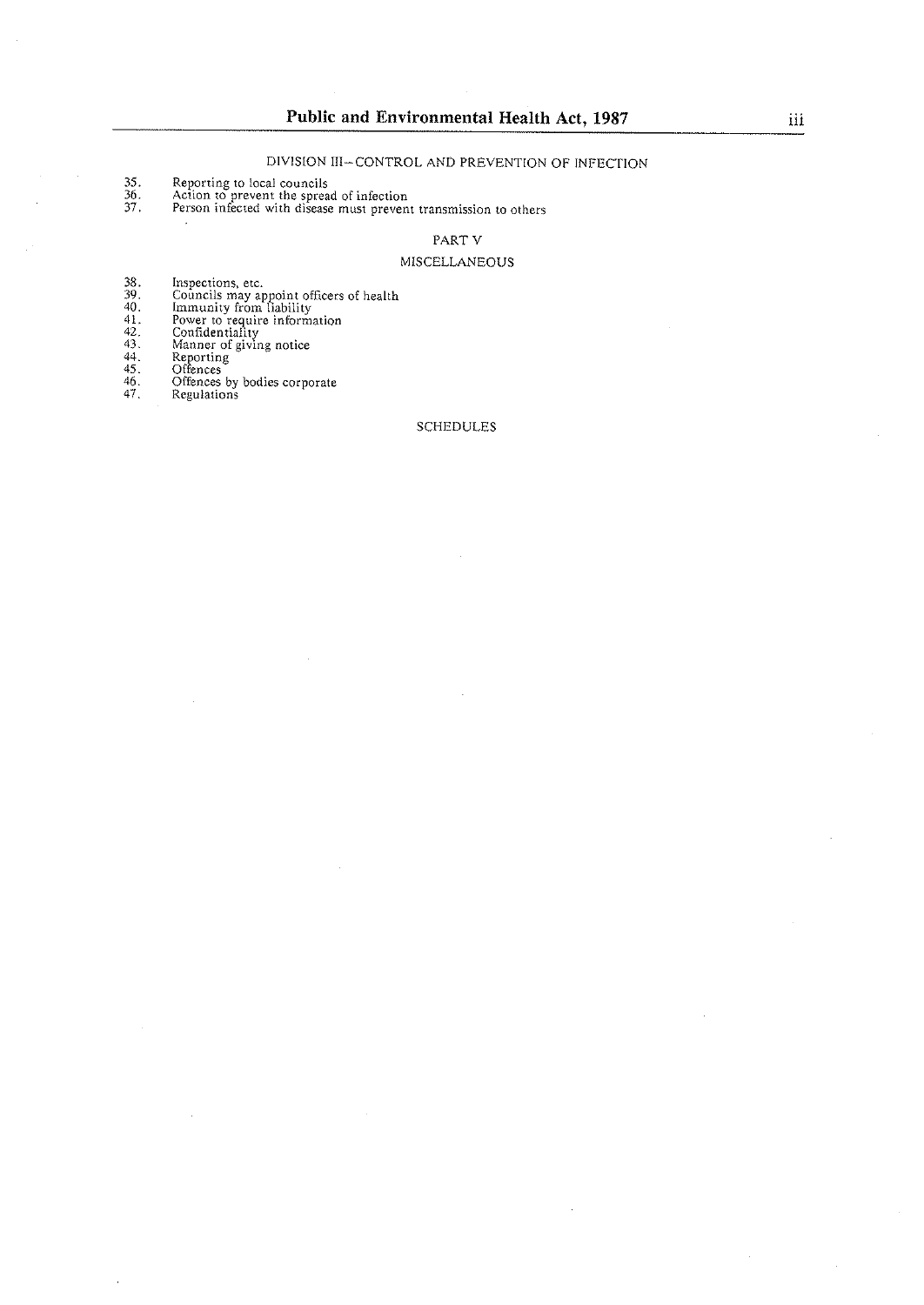$\label{eq:2.1} \frac{1}{2} \sum_{i=1}^n \frac{1}{2} \sum_{j=1}^n \frac{1}{2} \sum_{j=1}^n \frac{1}{2} \sum_{j=1}^n \frac{1}{2} \sum_{j=1}^n \frac{1}{2} \sum_{j=1}^n \frac{1}{2} \sum_{j=1}^n \frac{1}{2} \sum_{j=1}^n \frac{1}{2} \sum_{j=1}^n \frac{1}{2} \sum_{j=1}^n \frac{1}{2} \sum_{j=1}^n \frac{1}{2} \sum_{j=1}^n \frac{1}{2} \sum_{j=1}^n \frac{$ 

 $\label{eq:2.1} \frac{1}{\sqrt{2}}\int_{\mathbb{R}^3}\frac{1}{\sqrt{2}}\left(\frac{1}{\sqrt{2}}\int_{\mathbb{R}^3}\frac{1}{\sqrt{2}}\left(\frac{1}{\sqrt{2}}\int_{\mathbb{R}^3}\frac{1}{\sqrt{2}}\left(\frac{1}{\sqrt{2}}\int_{\mathbb{R}^3}\frac{1}{\sqrt{2}}\right)\frac{1}{\sqrt{2}}\right)\frac{1}{\sqrt{2}}\right)=\frac{1}{2}\int_{\mathbb{R}^3}\frac{1}{\sqrt{2}}\int_{\mathbb{R}^3}\frac{1}{\sqrt{2}}\frac{1}{\$ 

 $\mathcal{L}_{\text{max}}$  and  $\mathcal{L}_{\text{max}}$ 

 $\label{eq:2.1} \frac{1}{\sqrt{2}}\int_{\mathbb{R}^3}\frac{1}{\sqrt{2}}\left(\frac{1}{\sqrt{2}}\right)^2\left(\frac{1}{\sqrt{2}}\right)^2\left(\frac{1}{\sqrt{2}}\right)^2\left(\frac{1}{\sqrt{2}}\right)^2\left(\frac{1}{\sqrt{2}}\right)^2.$ 

 $\label{eq:2.1} \frac{1}{\sqrt{2}}\int_{\mathbb{R}^3} \frac{1}{\sqrt{2}}\left(\frac{1}{\sqrt{2}}\right)^2\frac{1}{\sqrt{2}}\left(\frac{1}{\sqrt{2}}\right)^2\frac{1}{\sqrt{2}}\left(\frac{1}{\sqrt{2}}\right)^2.$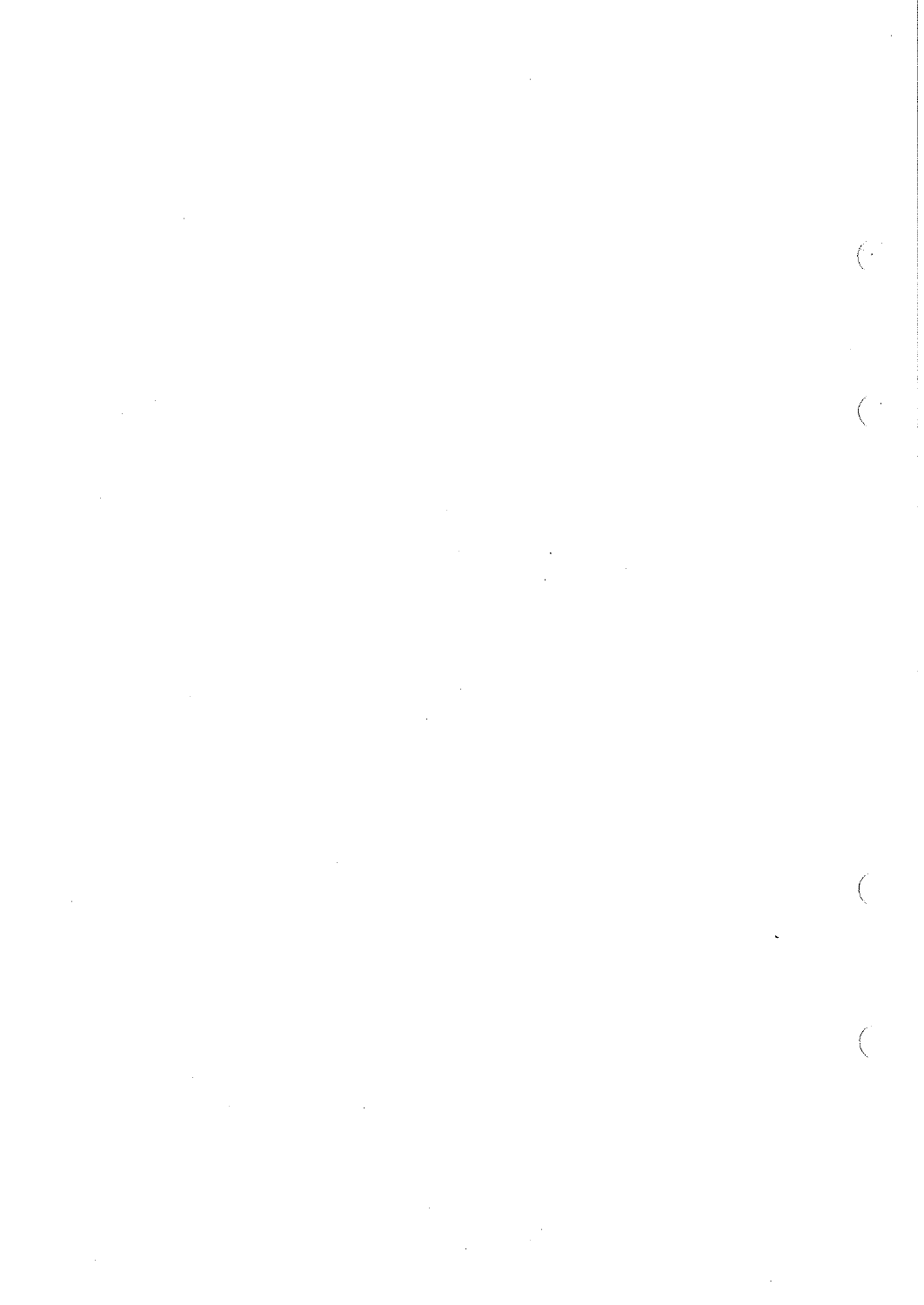# **PUBLIC AND ENVIRONMENTAL HEALTH ACT, 1987**

being

Public and Environmental Health Act, 1987, No. 36 of 1987 [Assented to 23 April 1987/'

as amended by

Statutes Amendment (Water Resources) Act 1991 No. 7 of 1991 [Assented to 28 March 1991]<sup>2</sup><br>Statutes Amendment (Expiation of Offences) Act 1992 No. 71 of 1992 [Assented to 19 November 1992]<sup>3</sup>

### **An Act dealing with public and environmental health; to repeat the Health Act, 1935, the Noxious Trades Act, 1943, and the Venereal Diseases Act, 1947; and for other purposes.**

The Parliament of South Australia enacts as follows:

## PART I

## PRELIMINARY

### **Short title**

**1.** This Act may be cited as the *Public and Environmental Health Act, 1987.* 

### **Commencement**

**2.** (1) This Act will come into operation on a day to be fixed by proclamation.

(2) The Governor may, in a proclamation fixing a day for this Act to come into operation, suspend the operation of specified provisions of this Act until a subsequent day fixed in the proclamation, or a day to be fixed by subsequent proclamation.

#### **Interpretation**

**3.** (1) In this Act, unless the contrary intention appears—

"the authority" means-

*(n)* in relation to a local government area-the local council for that area;

and

Came into operation 1 March 1993: *Gaz.* 18 February 1993, p. 600.

<sup>&</sup>lt;sup>1</sup>Came into operation (except ss. 7, 13-29, 39, 44, cl. 2(b), (c) and (f) of Third Sched., the repeal of the Noxious Trades Act, 1943, and the repeal of certain sections of the Health Act, 1935) 7 December 1989: *Gaz*. 7 December 1989, p. 1700; remainder of Act (except the repeal of certain other sections of the Health Act, 1935) came into operation I July 1991: Gaz. 6 June 1991, p. 1774.

<sup>&#</sup>x27;Came into operation (excepts. 7) 15 July 1991: Gar, II July 1991, p. 244.

**Note:** 1. **Asterisks indicate repeal or deletion** of **text.** 

**<sup>2.</sup> For the legislative history** of **the Act see Appendix 1. Entries appearing in the Appendix in bold type indicate the amendments incorporated since the last reprlnt.**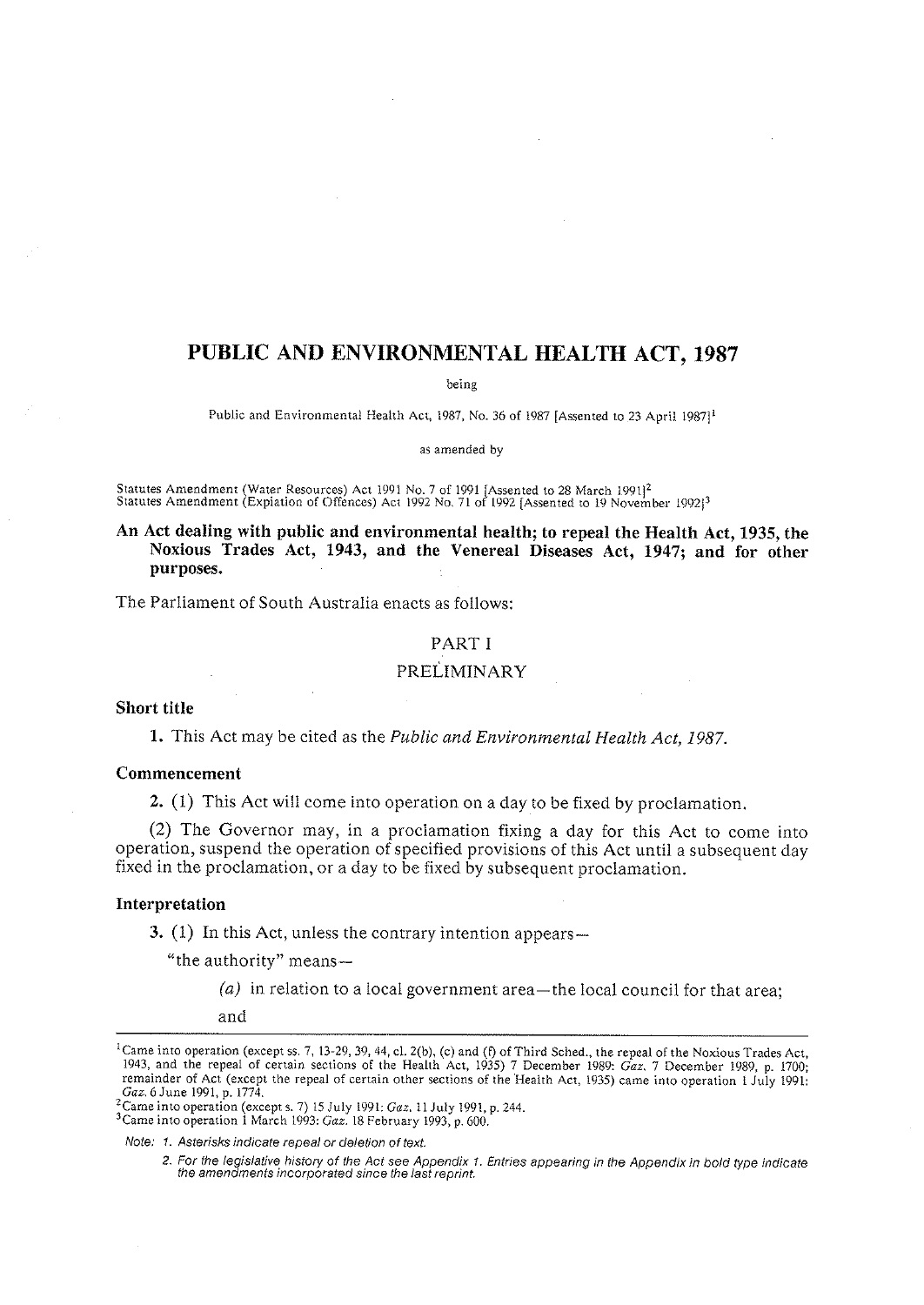#### 2 **Public and Environmental Health Act, 1987**

*(b)* in relation to a part of the State that is not within a local government area-the Commission,

(but where powers are withdrawn from a local council and vested in the Commission or the Commission is, by agreement with a local council, discharging duties of the council, a reference to the authority in relation to those powers or duties is a reference to the Commission rather than that council):

"authorized officer" means a person-

*[a)* holding an appointment as an authorized officer under Part **11;** 

or

*(b)* authorized by the Commission to exercise the powers of an authorized officer under this Act:

"building" includes a structure:

"the Commission" means the South Australian Health Commission:

"controlled notifiable disease" means-

*(a)* a notifiable disease included in the second schedule;

or

*(b)* a notifiable disease prescribed by regulation to be a controlled notifiable disease:

"controlling authority" means a controlling authority constituted under the *Local Government Act,* 1934:

- "the Council" means the Public and Environmental Health Council constituted under Part **11:**
- "director" of a body corporate includes any member of the governing body of the body corporate:
- "local council" means a council constituted under the *Local Government Act,* 1934:

"medical practitioner" means a legally qualified medical practitioner:

"notifiable disease" means-

*(a)* a disease included in the first schedule;

or

- *(b)* a disease prescribed by regulation to be a notifiable disease:
- "occupier", in relation to premises, means a person who has, or is entitled to, possession or control of the premises and includes a person who is in charge of the premises:

 $\begin{pmatrix} 1 & 1 \\ 1 & 1 \end{pmatrix}$ 

"owner", in relation to premises, includes an occupier of the premises:

- "place of public assembly" includes a building (in public or private ownership) at which more than 20 persons gather on a regular or irregular basis:
- "pollution", in relation to water, connotes a degree of impurity that renders the water unfit for human consumption:
- " premises" means-
	- (a) any land, building or place (including a public place, or a movable building or structure);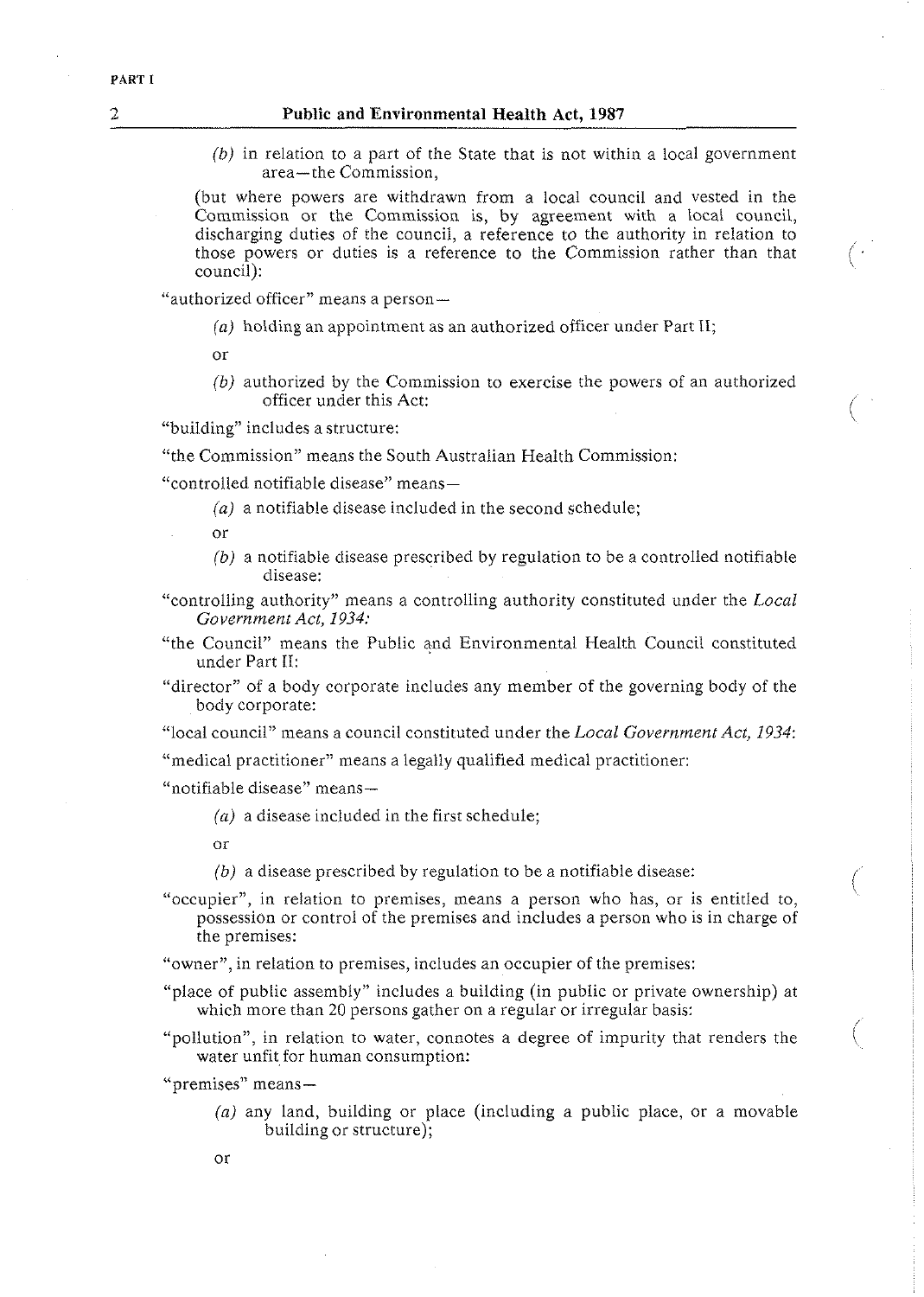*(b)* a part of premises:

"public place" includes a place to which the public ordinarily has access:

"refuse" includes rubbish and other forms of waste material:

"vehicle" includes an aircraft or vessel:

"water supply" includes any natural or artificial accumulation or source of water.

(2) Premises are in an insanitary condition if-

- *(a)* the condition of the premises gives rise to a risk to health;
- *(b)* the premises are so filthy or neglected that there is a risk of infestation by rodents or other pests;
- $(c)$  the condition of the premises is such as to cause justified offence to the owner of any land in the vicinity;

*(d)* offensive material or odours are emitted from the premises;

or

*(e)* the premises are for some other reason justifiably declared by the authority to be in an insanitary condition.

*Note: For definition of divisional penalties (and divisional expiation fees) see Appendix 2.* 

#### **Act to bind the Crown**

4. This Act binds the Crown.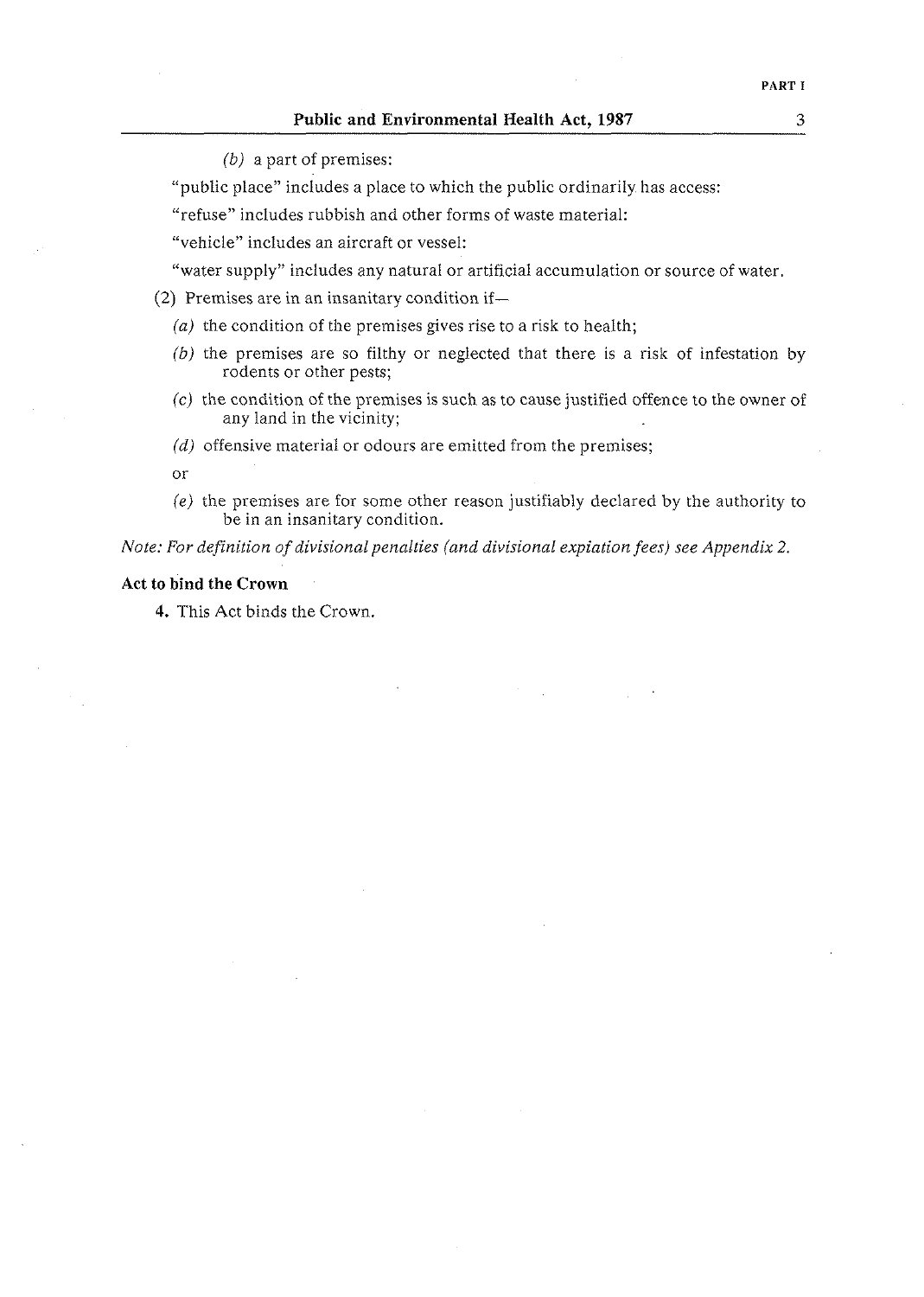## PART I1

## ADMINISTRATION

### DIVISION I-GENERAL

### **Commission responsible for administration of Act**

5. (1) Subject to this Act, the Commission is responsible for the administration and enforcement of this Act throughout the State.

(2) The Commission is, in relation to the administration and enforcement of this Act, subject to the control and direction of the Minister.

### **Delegation**

**6.** (1) The Commission may, by instrument in writing, delegate any of its powers or functions under this Act.

(2) A delegation under this section $-$ 

- *(a)* may be absolute or conditional;
- *(b)* does not derogate from the powers of the Commission itself;

ancl

*(c)* is revocable at will.

(3) No delegation may be made to a local council under this section without the concurrence of the local council.

(4) The Commission must not revoke a delegation made to a local council under this section without first consulting with the local council.

#### **Authorized officers**

7. (1) Authorized officers may be appointed by the Commission or a local council.

(2) Subject to subsection (3), a person is not eligible for appointment as an authorized officer unless the person-

*(a)* holds qualifications approved by the Commission;

or

*(b)* held, immediately before the commencement of this Act, an appointment as an officer or health surveyor under the *Health Act,* 1935.

(3) Where, in the opinion of the Commission, a local council cannot reasonably be expected to appoint a qualified person as an authorized officer, the local council may, with the consent of the Commission, appoint a person as an authorized officer even though he or she does not comply with subsection (2).

(4) The Commission must not appoint an officer or employee of a local council as an authorized officer unless the local council consents to the appointment.

(5) Every authorized officer must be furnished with a certificate of authority and the certificate must be produced by the authorized officer on demand.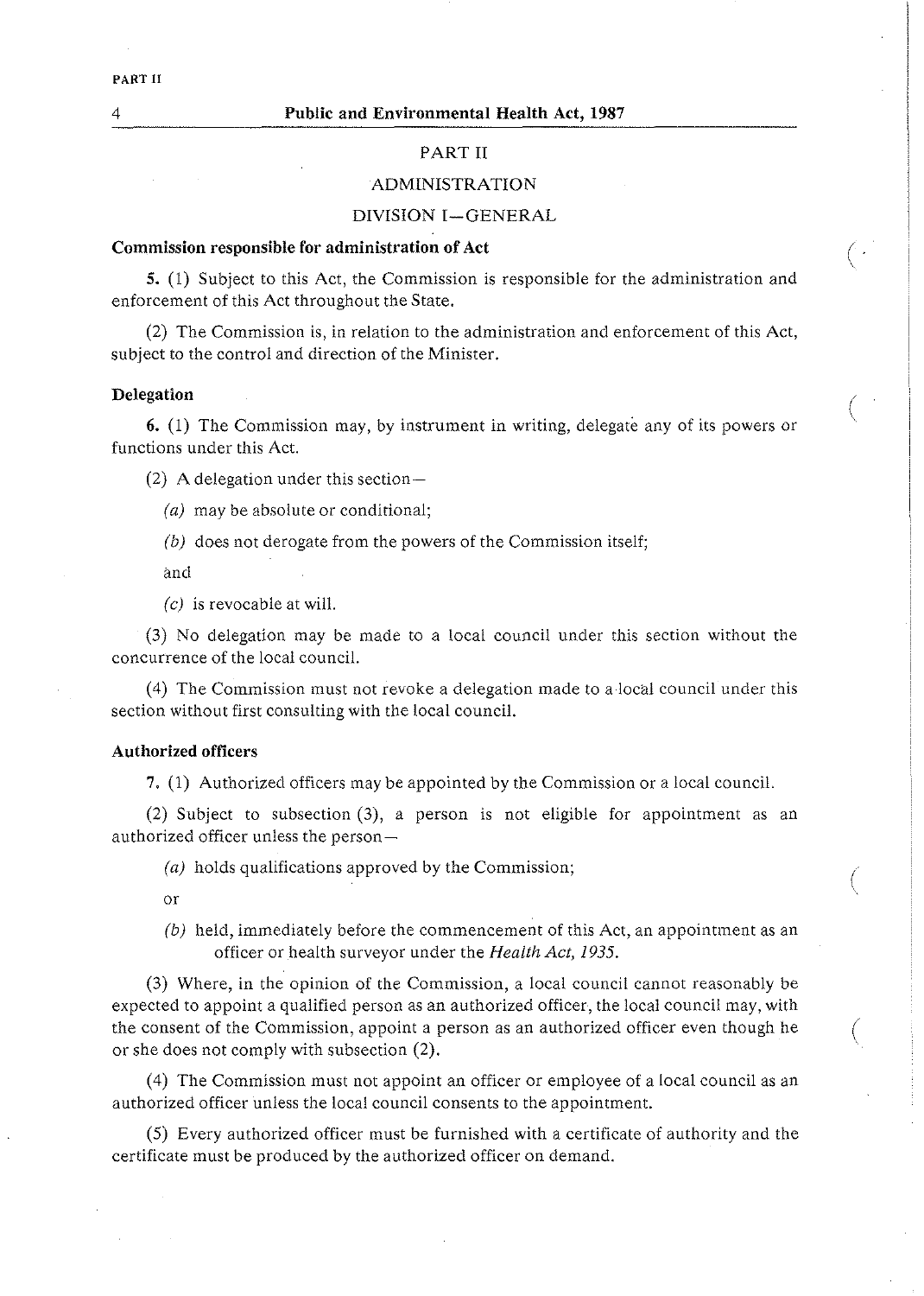DIVISION 11-THE PUBLIC AND ENVIRONMENTAL HEALTH COUNCIL

## **The Public and Environmental Health Council**

**8.** (1) The Public and Environmental Health Council is established.

(2) The Council will consist of six members appointed by the Governor, of whom-

- *(aj* one (the presiding member) will be a member of the staff of the Commission;
- *(bj* two will be persons selected by the Minister from a panel of five nominated by the Executive Council of the Local Government Association of South Australia;
- $(c)$  two will be persons nominated by the Commission, being persons who are qualified in, and have extensive experience in, public and environmental health;

and

*(dj* one will be an officer or employee of a local council, selected by the Minister from a panel of three nominated by the Australian Institute of Health Surveyors (South Australian Division).

(3) Where the Minister, by notice in writing, requests a body to make nominations for the purposes of this section, and the body fails to make the nominations within the time allowed in the notice, a person may be appointed to the Council on the Minister's nomination and that member will be taken to have been appointed on the nomination of the body in default.

(4) The Governor may appoint a suitable person to be the deputy of a member of the Council, and the deputy may, in the absence of that member, act as a member of the Council.

*(5)* The provisions of this section relating to the qualification and nomination of a member extend to a deputy to that member.

## **Term of office of members**

**9.** (1) Subject to this section, a member of the Council will be appointed for a term of three years.

(2) Of the first members of the Council to be appointed, the following will be appointed for a term of two years-

- (a) one of the persons appointed on the nomination of the Local Government Association of South Australia;
- *(bj* one of the persons appointed on the nomination of the Commission on account of their qualifications and experience in public and environmental health;

and

*(cj* the person appointed on the nomination of the Australian Institute of Health Surveyors (South Australian Division).

(3) A member of the Council is, on the expiration of a term of office, eligible for reappointment.

- (4) The Governor may remove a member of the Council from office if the member-
	- *(a)* becomes mentally or physically incapable of carrying out official duties satisfactorily;

or

*(bj* is guilty of neglect of duty or dishonourable conduct.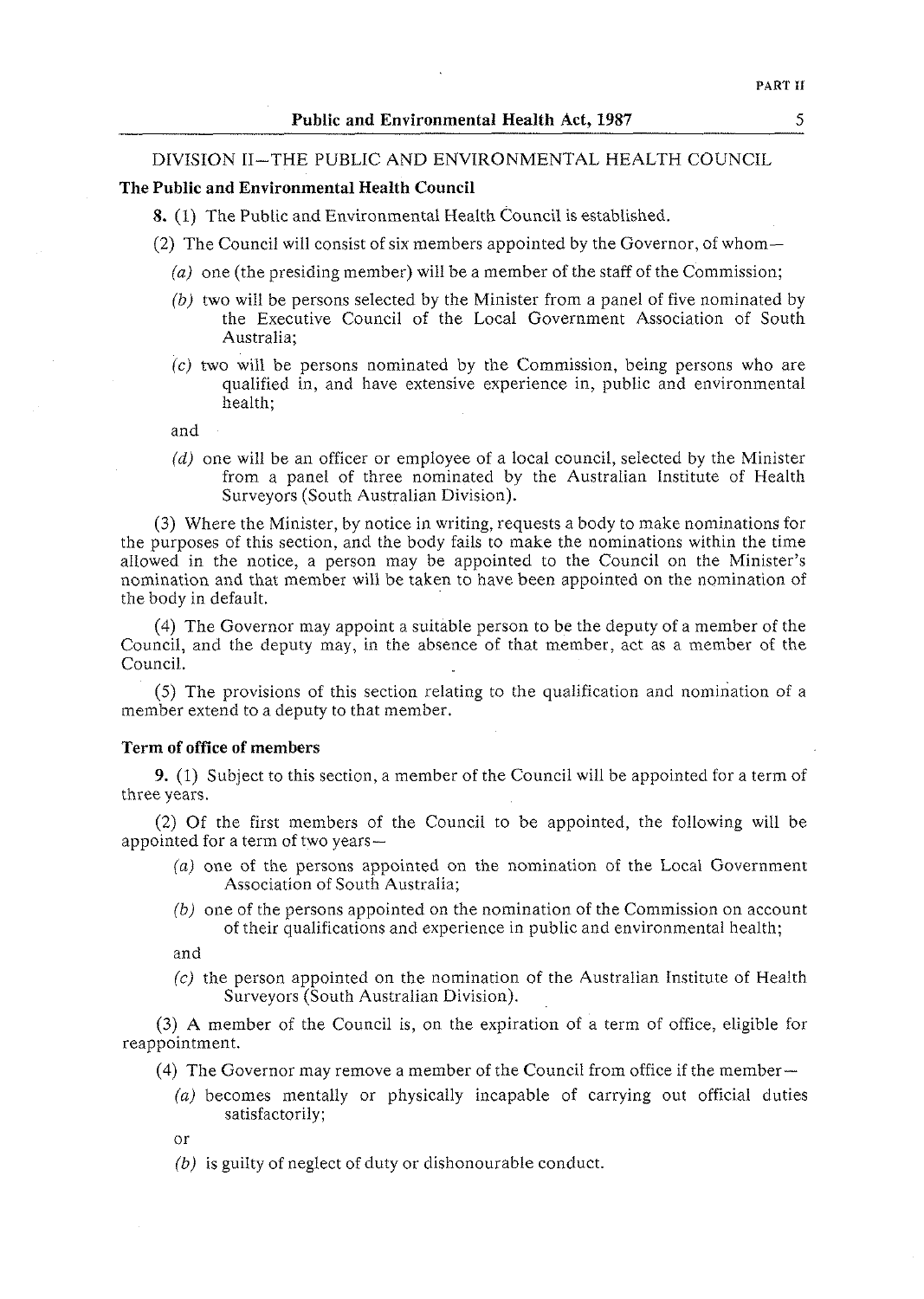(5) The office of a member of the Council becomes vacant if the member-

- (a) dies;
- (b) completes a term of office and is not reappointed;
- (c) resigns by written notice addressed to the Minister;

or

 $(d)$  is removed from office by the Governor pursuant to subsection (4).

(6) On the office of a member of the Council becoming vacant, a person must be appointed to that office in accordance with this Act (but a person who is to fill a casual vacancy in the office of a member will only be appointed for the balance of the term of the person's predecessor).

#### **Conduct of business**

**10.** (1) The presiding member will, if present at a meeting of the Council, preside at that meeting and, in the absence of that member, his or her deputy will preside.

(2) If a person is not available to preside at a meeting of the Council in accordance with subsection (I), the members present may elect one of their number to preside at the meeting.

(3) Four members constitute a quorum of the Council.

(4) A decision carried by a majority of the votes cast by the members present at a meeting of the Council is a decision of the Council.

(5) Each member present at a meeting of the Council is entitled to one vote on a question arising for decision at the meeting and, in the event of an equality of votes, the person presiding is entitled to a second, or easting, vote.

(6) Subject to this Act, the business of the Council may be conducted in such manner as it determines.

#### **Validity of acts of Council and immunity of members**

11. (1) An act or proceeding of the Council is not invalid by reason only of a vacancy in its membership or a defect in the appointment of a member.

(2) No liability attaches to a member of the Council for an act or omission by that member or the Council in good faith in the exercise, performance or discharge, or purported exercise, performance or discharge, of the member's or the Council's powers, functions or duties under this Act.

**(3)** A liability that would, but for subsection (2), lie against a member of the Council lies against the Crown.

#### **Functions of the Council**

**12.** (1) The functions of the Council are

- (a) to report (on its own initiative or at the request of the Commission or the Minister) to the Commission or the Minister on any matter relating to public or environmental health;
- (b) to initiate, carry out or oversee programmes and activities designed to improve or promote public and environmental health;
- (c) to promote or, with the approval of the Minister, conduct inquiries into any aspect of public and environmental health;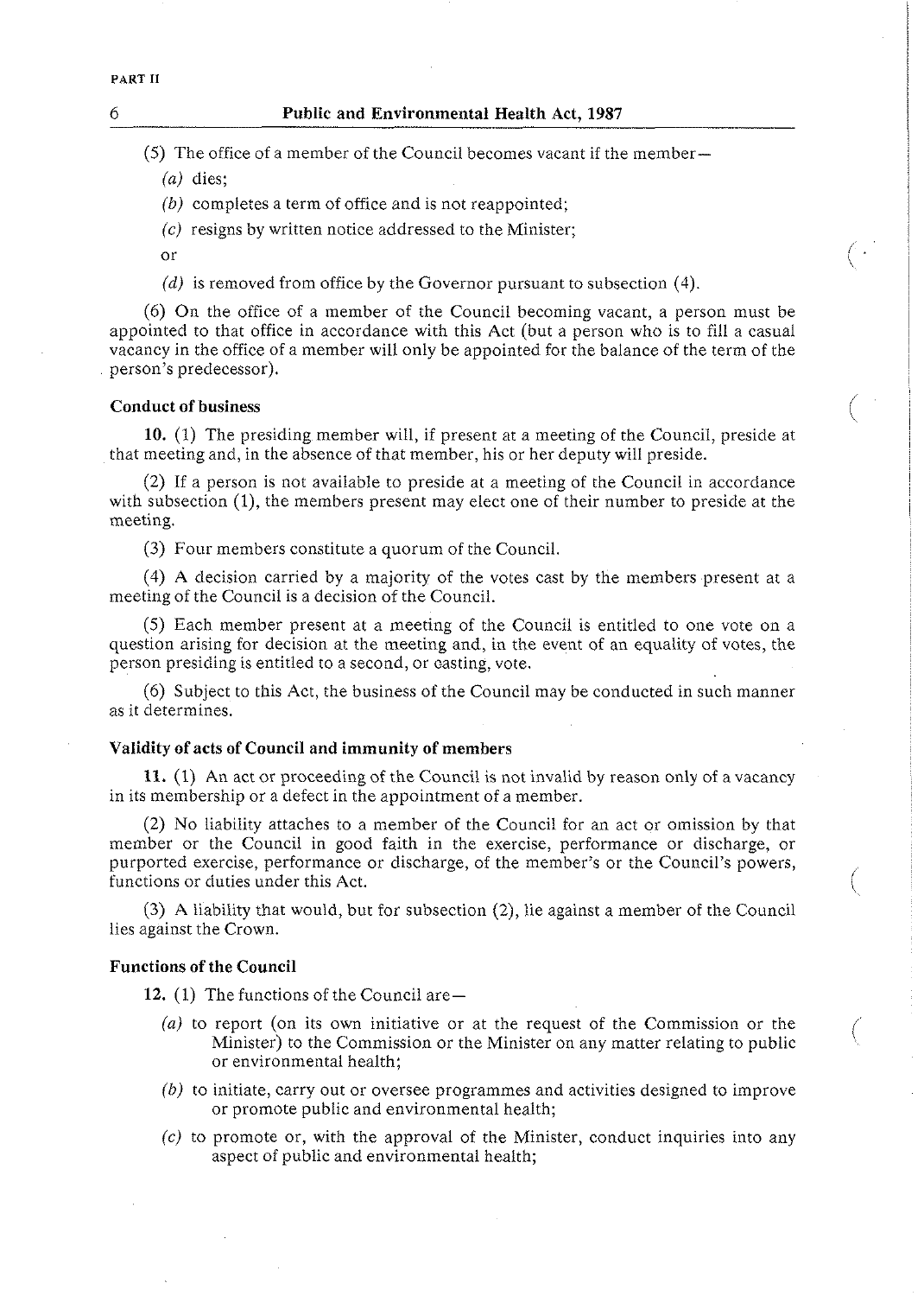## **Public and Environmental Health Act, 1987** 7

- *(dj* to keep the operation, administration and enforcement of this Act under review and to recommend to the Minister any legislative or administrative change that appears necessary or appropriate;
- *(ej* to consider and report to the Minister on regulations proposed to be made under this Act;
- *(fj* to carry out any other function or duty assigned to the Council by the Minister or by or under this Act.

(2) The Council may establish such committees and sub-committees as it thinks fit (which may, but need not consist of, or include, members of the Council) to advise it on any aspect of its functions under this Act.

(3) The Council may, by instrument in writing, delegate any of its powers or functions under this Act.

(4) A delegation under subsection  $(3)$ -

*la)* may be absolute or conditional;

*(bj* does not derogate from the powers of the Council itself;

and

 $(c)$  is revocable at will.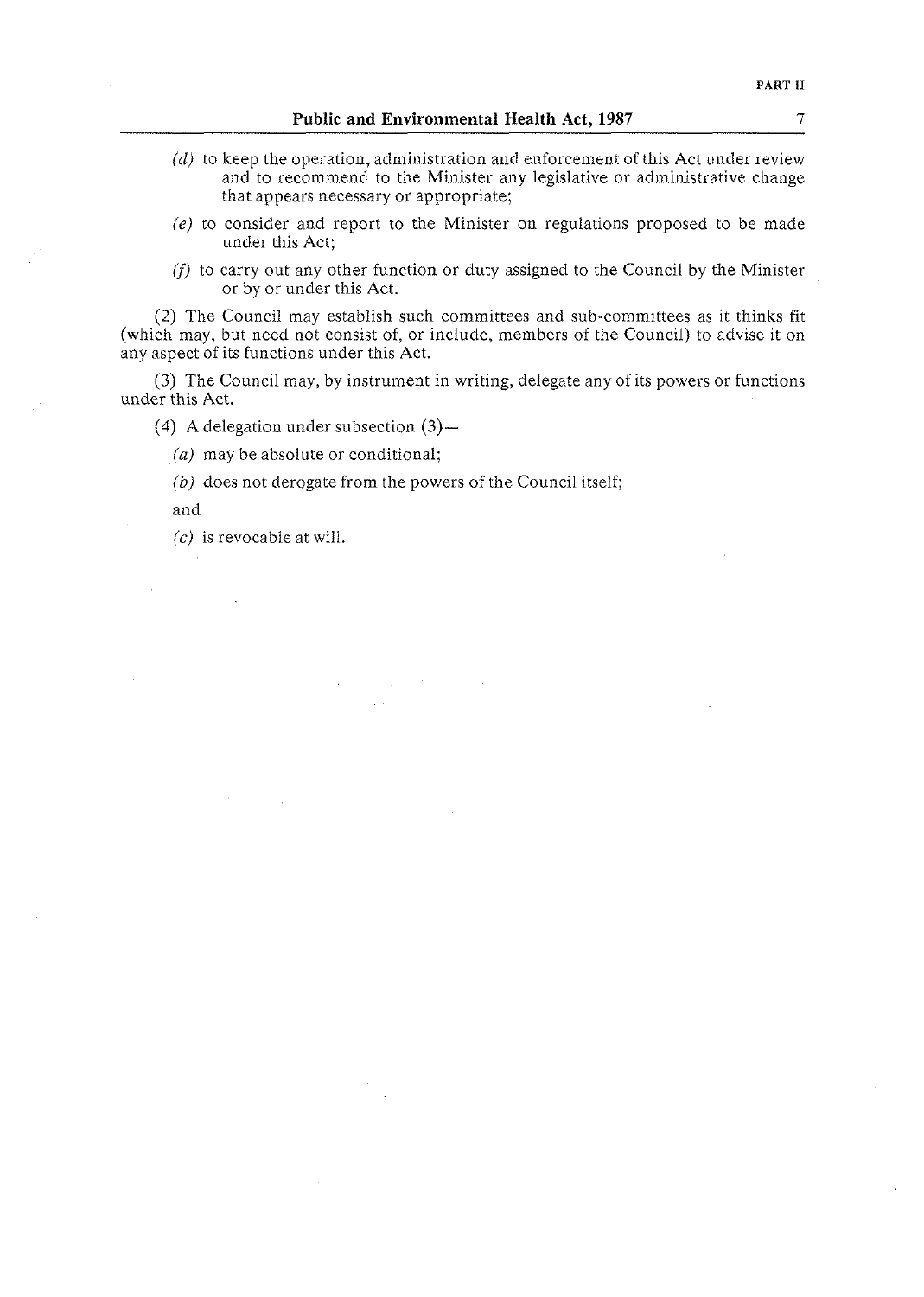### 8 **Public and Environmental Health Act. 1987**

## PART III

### PROTECTION OF PUBLIC HEALTH

## DIVISION I-ENFORCEMENT OF STANDARDS RELATING TO PUBLIC HEALTH

## **Powers and duties of relevant authorities**

**13.** (1) It is the duty of the Commission—

(a) to promote proper standards of public and environmental health in the State generally;

and

- (b) to take adequate measures to ensure that the provisions of this Part are observed in those parts of the State that are not within local government areas.
- (2) Subject to this section, it is the duty of a local council-
	- (a) to promote proper standards of public and environmental health in its area;

and

 $(b)$  to take adequate measures to ensure that the provisions of this Part are observed in its area.

(3) If, in the opinion of the Council, a local council fails to discharge its duty under this Part, the Council may take such action as appears appropriate on account of the council's failure.

(4) Without limiting the generality of subsection (3), the Council may withdraw powers from a local council and transfer them to the Commission.

(5) Before taking action under subsection (3), the Council must consult with the local council with a view to establishing the reason for the local council's failure to discharge its duty.

 $(6)$  The Commission may agree to discharge on behalf of a local council any part of its duty under subsection (2).

(7) An agreement under subsection (6) may be made subject to conditions and limitations.

(8) Where the Commission enters into an agreement under subsection *(6),* the \ Commission is, to the extent contemplated by the agreement, vested with the powers of the local council in respect of which the agreement is made.

(9) A breach of duty under this section does not give rise to any civil liability.

#### **Delegation**

**14.** (1) The Commission or a local council may, by instrument in writing, delegate to ,' any authorized officer any of its powers, functions or duties under this Part (including, in the case of a local council, powers or functions delegated to the local council by the Commission).

(2) A local council may delegate to a controlling authority any of its powers, functions or duties under this Part (including powers or functions delegated to the local council by the Commission).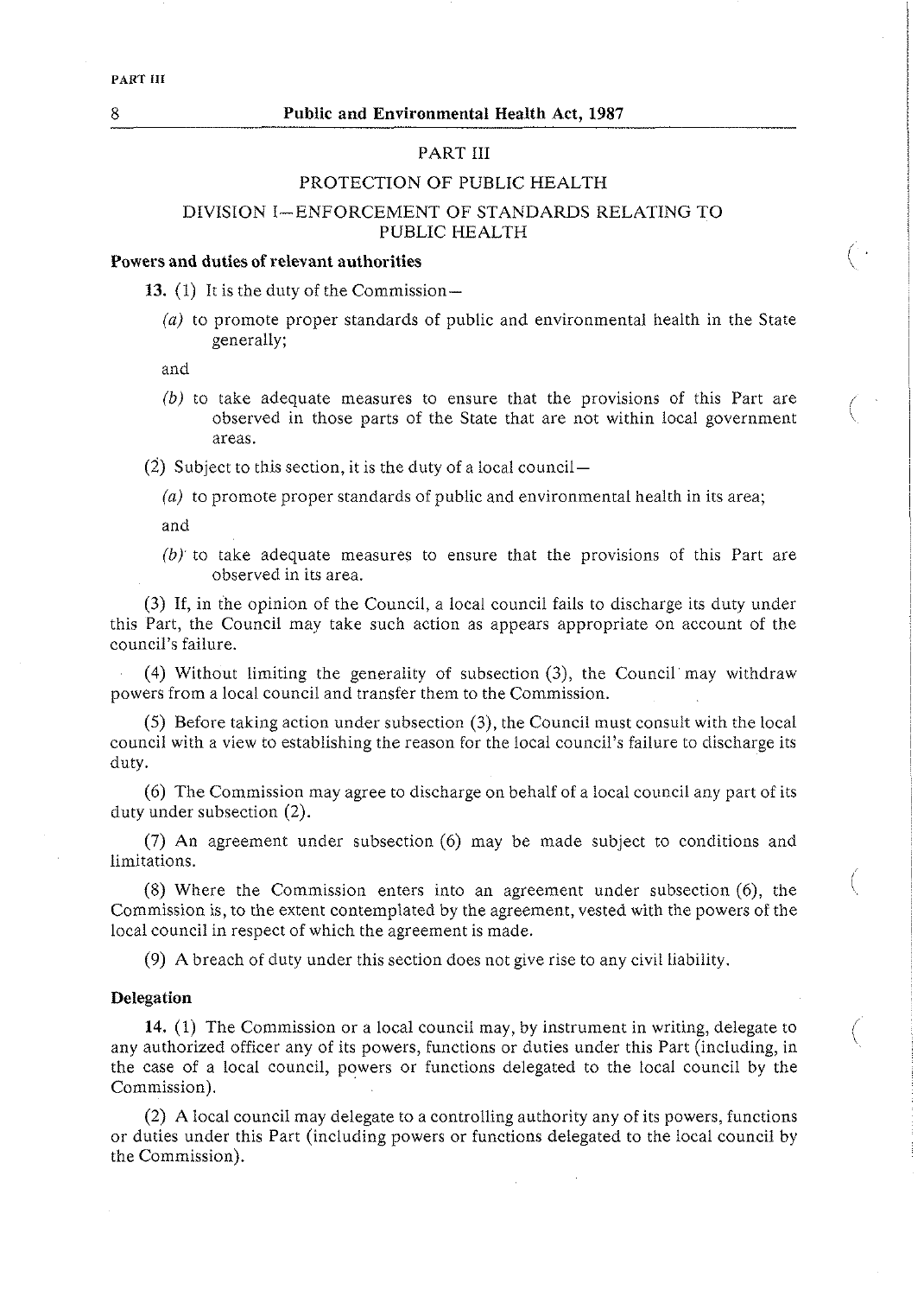- **(3)** A delegation under this section-
	- *(a)* may be absolute or conditional;
	- *(b)* does not derogate from the powers of the Commission or the local council itself;

and

 $(c)$  is revocable at will.

### DIVISION 11-PROVISIONS RELATING TO SANITATION, DRAINAGE, ETC.

## **Prevention of insanitary conditions on premises**

15. (1) If premises are in an insanitary condition, the authority may, by notice in writing, require an owner of the premises or any other person who is apparently responsible for causing the insanitary condition or allowing the insanitary condition to occur-

*(a)* to take specified action to improve the condition of the premises;

or

*(b)* to desist from a specified activity to which the condition of the premises is apparently attributable.

*(2)* If residential premises are, by reason of their insanitary condition, unfit for human habitation, the authority may include in a notice under subsection (I), a direction that, after a date specified in the notice, the premises must not be occupied until-

*(a)* specified action to render the premises fit for human habitation has been taken;

and

*(b)* the authority is satisfied that the premises are fit for human habitation.

**(3)** A person to whom a notice under subsection (1) is addressed shall not, without reasonable excuse, fail to comply with the notice.

Penalty: *\$5 000.* 

Expiation fee: Division *6* fee.

(4) Where a notice under subsection  $(1)$  includes a direction under subsection  $(2)$ , the authority must have a copy of the notice affixed to a conspicuous part of the premises to which it relates.

*(5)* A person shall not, knowing that a direction exists under subsection *(2),* occupy premises in contravention of that direction.

Penalty: *\$2 500.* 

Expiation fee: Division 7 fee.

*(6)* The authority may, by further notice in writing, vary or revoke a notice given under this section.

#### **Offence in relation to insanitary conditions on premises**

16. (1) If premises are in an insanitary condition, any person who is responsible for causing the condition or allowing the condition to occur is guilty of an offence.

Penalty: *\$5 000.* 

Expiation fee: Division 6 fee.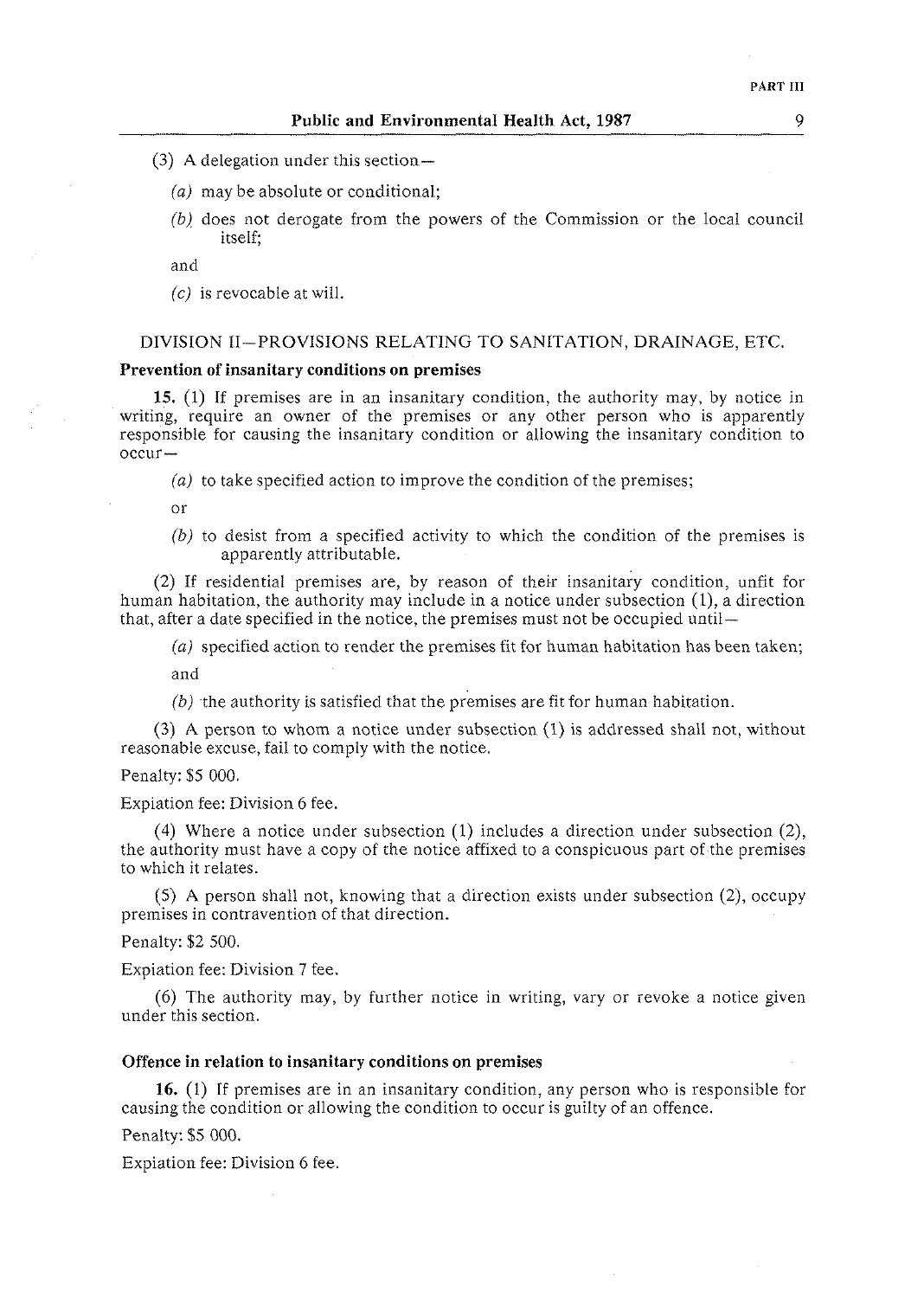(2) It is a defence to a charge for an offence against subsection  $(1)$  to prove that there is a reasonable excuse for the condition of the premises.

### **Control of offensive activities**

**17.** (1) If an activity-

*(a)* gives rise to a risk to health;

or

*(b)* results in the emission of offensive material or odours,

the authority may, by notice in writing to the person responsible for the activity, require that person to desist from the activity or to observe requirements stipulated in the notice in relation to the carrying on of the activity.

(2) A person who, without reasonable excuse, fails to comply with a notice under subsection  $(1)$  is guilty of an offence.

Penalty: \$5 000.

Expiation fee: Division 6 fee.

### **Discharge of wastes in a public place**

**18.** (1) A person who discharges waste into a public place is guilty of an offence.

Penalty: \$10 000.

(2) A person who, without lawful permission, discharges waste into premises of which he or she is not an owner is guilty of an offence.

Penalty: \$10 000.

(3) The authority may, by notice in writing, require the owner to take specified action (immediately or within a period specified in the notice)-

*(a)* to prevent the discharge or potential discharge of waste from those premises into a public place or other premises;

or

*(b)* to remove waste discharged by the owner into a public place or other premises.

(4) A person to whom a notice under subsection **(3)** is addressed shall not, without reasonable excuse, fail to comply with the notice.

Penalty: \$10 000.

Expiation fee: Division 6 fee.

(5) The authority may, by further notice in writing, vary or revoke a notice given under this section.

### **Private thoroughfare**

**19.** (1) The owner of a private thoroughfare shall keep the thoroughfare clean and free of refuse.

1,

Penalty: \$2 500.

Expiation fee: Division 7 fee.

(2) Where the owner of a private thoroughfare fails to comply with subsection (I), the authority may, by notice in writing, require the owner to take specified action to remedy the default within such time as the authority allows in the notice.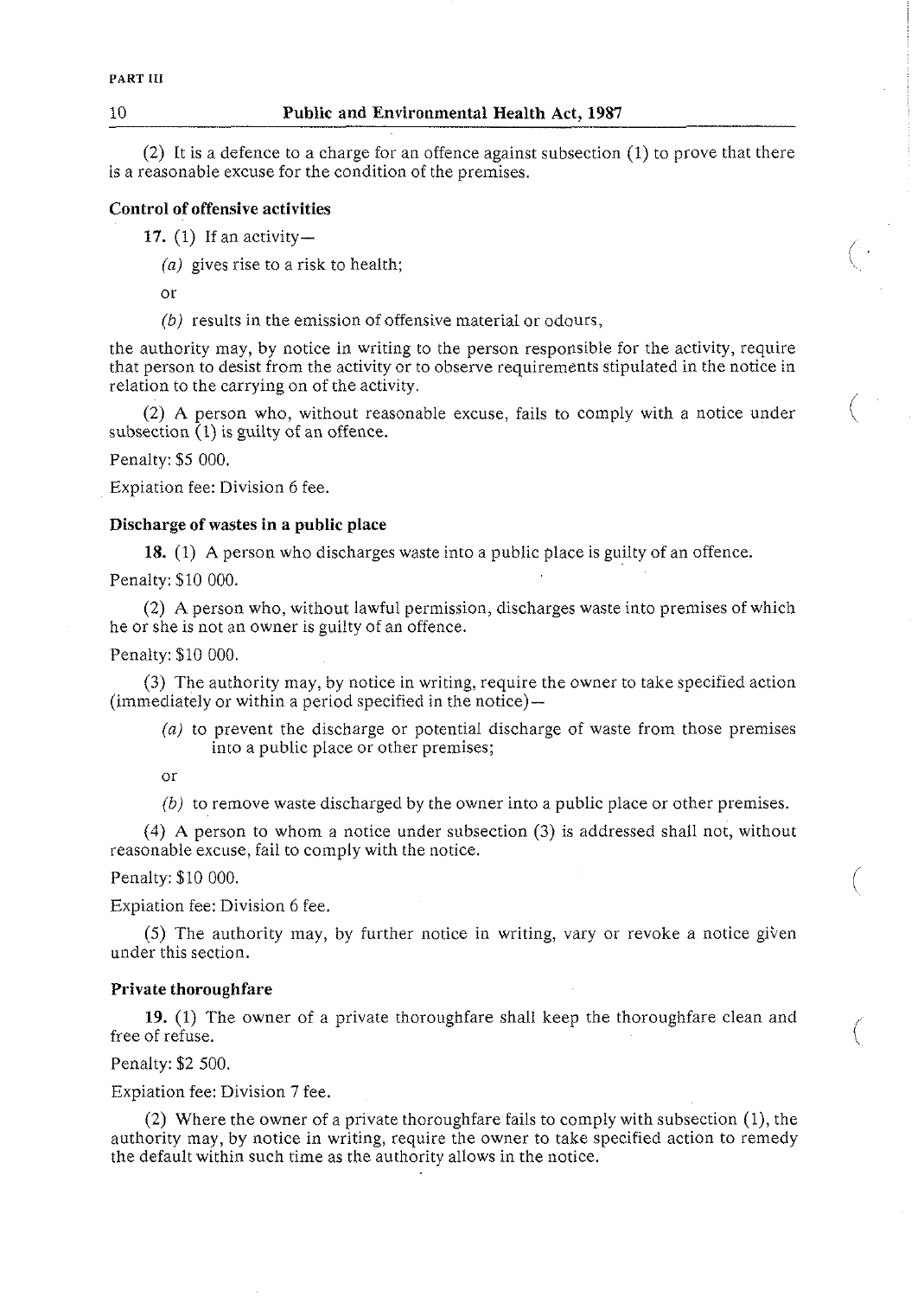(3) A person to whom a notice under subsection (2) is addressed shall not, without reasonable excuse, fail to comply with the notice.

Penalty: \$2 500.

Expiation fee: Division 7 fee.

(4) The authority may, by further notice in writing, vary or revoke a notice given under this section.

 $(5)$  In this section  $-$ 

"private thoroughfare" means a private street, road, lane, footway, alley, court or thoroughfare that the public is allowed to use.

## **Provision of adequate sanitation**

**20.** (1) Where the authority is of the opinion that premises have inadequate facilities for sanitation or personal hygiene, the authority may, by notice in writing, require an owner of the premises to take such action as the authority thinks necessary, and specifies in the notice, to provide adequate facilities within such time, and in such manner, as is specified in the notice.

(2) A person to whom a notice under subsection (1) is addressed shall not, without reasonable excuse, fail to comply with the notice.

Penalty: \$2 500.

Expiation fee: Division 7 fee.

(3) The authority may, by further notice in writing, vary or revoke a notice given under this section.

(4) The owner of a building that is used as a place of public assembly shall keep the building clean and properly ventilated.

Penalty: \$2 500.

Expiation fee: Division 7 fee.

### DIVISION III-PROTECTION OF WATER SUPPLIES

### **Pollution of water**

**21.** (1) A person who pollutes a water supply is guilty of an offence.

Penalty: \$10 000.

(2) If the authority is of the opinion that a water supply may become polluted in consequence of a particular activity, the authority may, by notice in writing addressed to the person responsible for the activity, require the person-

*(a)* to take specified action to prevent pollution of the water supply within such time as the authority specifies in the notice;

or

(b) to desist from the activity.

(3) A person to whom a notice under subsection (2) is addressed shall not, without reasonable excuse, fail to comply with the notice.

### Penalty: \$10 000.

(4) The authority may, by further notice in writing, vary or revoke a notice given under this section.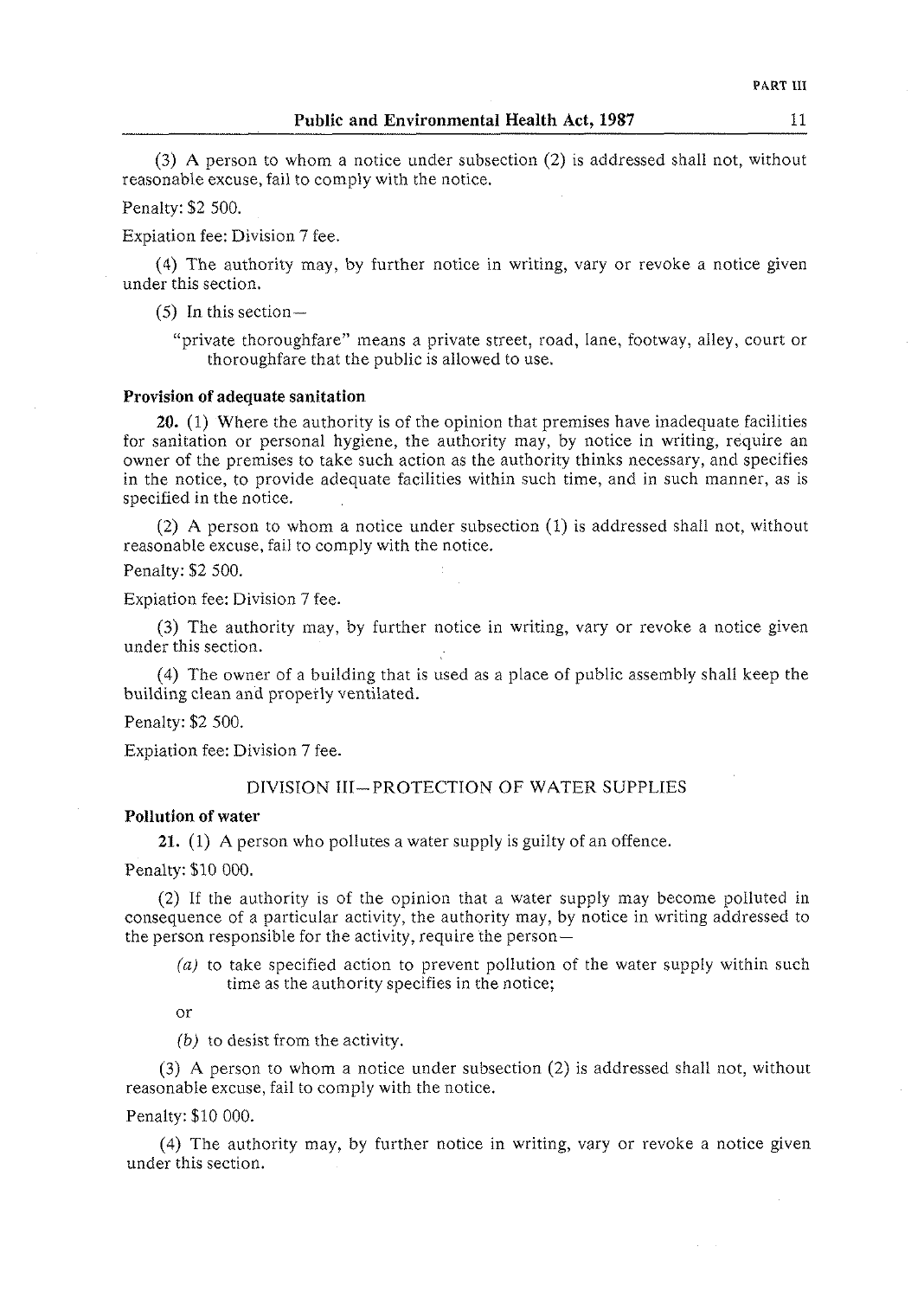#### 12 Public and Environmental Health Act. **1987**

- (5) This section does not apply to, or in relation to  $-$ 
	- *(a)* the pollution of water supply that is authorized by or under the *Water Resources Act 1990;*
	- *(b)* a person in relation to the pollution of a water supply if that person is exempted by or under the *Water Resources Act 1990* from the operation of Division II of Part V of that Act in relation to the pollution of that water supply;
	- $(c)$  the pollution of a water supply if the pollution does not constitute an offence under the *Wnter Resources Act 1990* because of a regulation under that Act declaring that the Act, or a particular provision of the Act, does not apply to, or in relation to, the water supply.

### Sources of water supply may be closed

**22.** (1) If the authority is of the opinion that a water supply is polluted and that action is necessary under this subsection to prevent human consumption of the water, it may, by notice published in the *Gnzelte,* restrict or prohibit the taking of water from that water supply, or the use of water taken from that water supply, for human consumption.

(2) A person, knowing that a notice has been given under subsection (I), shall not, without reasonable excuse, contravene the notice.

### Penalty: \$7 500.

(3) The authority may, by further notice in the *Gazette,* vary or revoke a notice given under this section.

### DIVISION IV-ACTION ON DEFAULT, RECOVERY OF COSTS, ETC.

### Action on default

**23.** (1) Where the requirements of a notice under this Part are not complied with, the authority may cause the requirements to be carried out.

(2) A person authorized to do so by the authority may enter premises at any reasonable time for the purposes of carrying out the requirements of a notice, but shall not break into the premises unless authorized to do so by warrant of a justice.

(3) A justice may issue a warrant under subsection (2) if satisfied, by affidavit or other sworn evidence, that the warrant is reasonably required in the circumstances of the case.

(4) The authority may recover the costs and expenses reasonably incurred in exercising the powers under subsection (1) from the person who failed to comply with the notice, as a debt. notice, as a debt.  $\left( \frac{1}{2} \right)$  is the discretion  $\left( \frac{1}{2} \right)$  is the discretion of  $\left( \frac{1}{2} \right)$  is the discretion of  $\left( \frac{1}{2} \right)$ 

(5) Any costs and expenses reasonabiy incurred in exercising powers under subsection (1) in respect of land will be a charge against the land and may be recovered as if they were rates in arrear.

#### Recovery of costs by one person from another

#### **24.** Where-

*(a)* a person is required by a notice under this Part to take any action;

and

*(b)* the circumstances out of which the requirement arose are attributable to the act or default of another,

the person may recover the amount of the costs and expenses reasonably incurred in complying with the notice from that other person as a debt.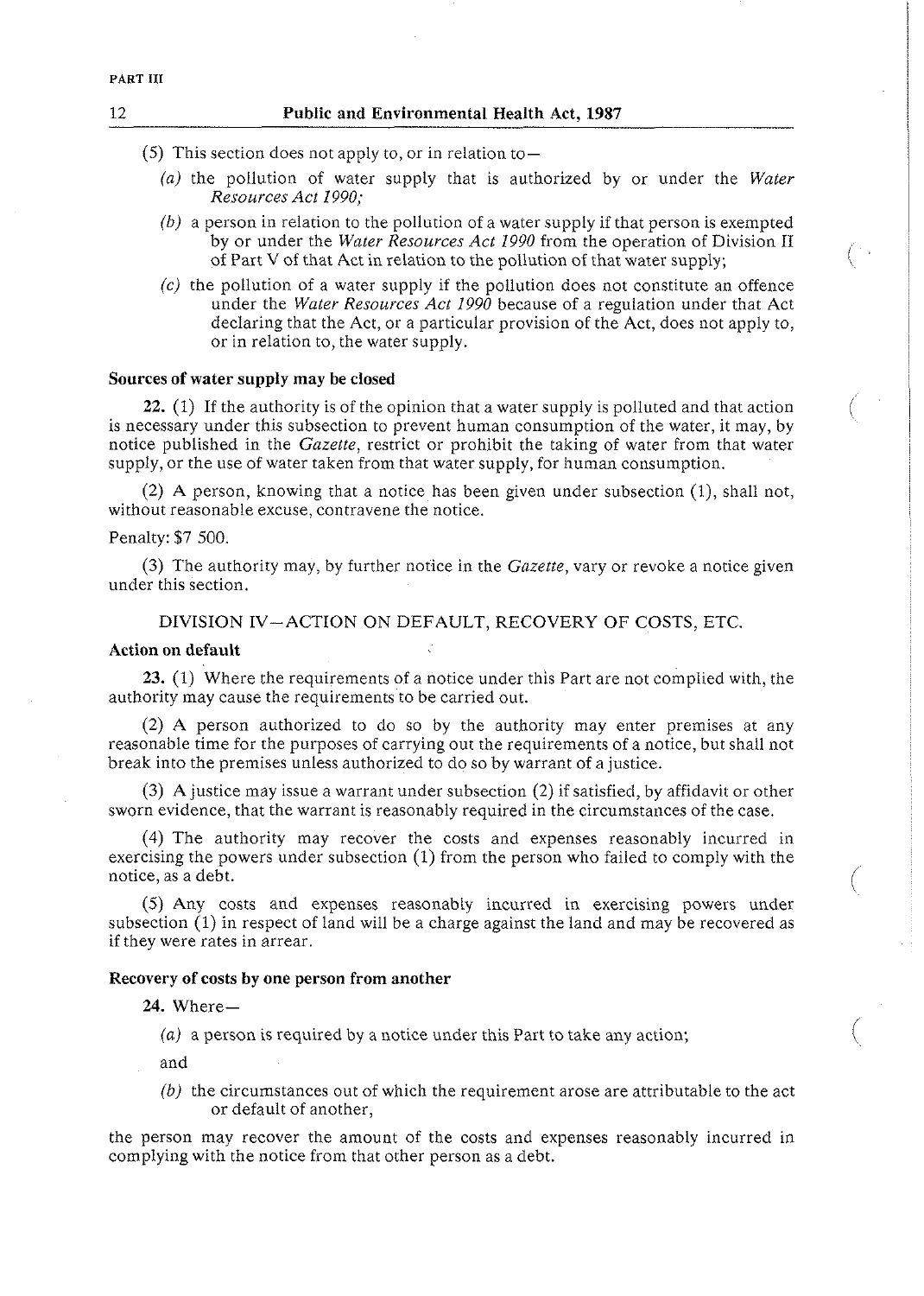DIVISION V-APPEALS

### **Grounds for, and manner of, appeal**

**25.** (1) A person may appeal against a requirement imposed under this Part.

(2) An appeal under this section lies to the Council and must be instituted by a written notice of appeal setting out, in detail, the grounds of appeal.

(3) An appeal must be instituted within 14 days of the requirement being imposed under this Part unless the Council, in its discretion, allows an extension of time for instituting the appeal.

(4) Subject to a determination by the Council to the contrary in relation to a particular appeal, where an appeal has been instituted, the requirement appealed against is suspended until the appeal has been determined or withdrawn.

(5) An appeal under this section is to be conducted as a full review of the matter to which the appeal relates.

(6) An appeal under this section must be dealt with as expeditiously as possible.

## **Constitution of special committee**

**26..** (1) An appeal will be heard and determined by a review committee, constituted by the Council, consisting of-

- (a) the member of the staff of the Commission appointed to the Council (who will preside);
- (b) one of the members of the Council who were appointed on the nomination of the Local Government Association of South Australia;

and

(c) either one of the members of the Council who were appointed on the nomination of the Commission on account of their qualifications and experience in public and environmental health or the member of the Council appointed on the nomination of the Australian Institute of Health Surveyors (South Australian Division).

(2) A decision in which two members of a review committee concur is a decision of the Council and takes effect without further action by the Council.

#### **Proceedings of review committee**

**27.** (1) For the purposes of dealing with an appeal, a review committee may adopt such procedures as it thinks appropriate.

(2) A party is entitled to appear personally or, with leave of the committee, by representative, in proceedings before a review committee.

(3) A review committee may proceed to determine an appeal in the absence of a party if the party has had notice of the time and place of the proceedings and fails to appear.

(4) In any proceedings before a review committee, the review committee is not bound by the rules of evidence but may inform itself upon any matter relating to the proceedings in such manner as it thinks fit.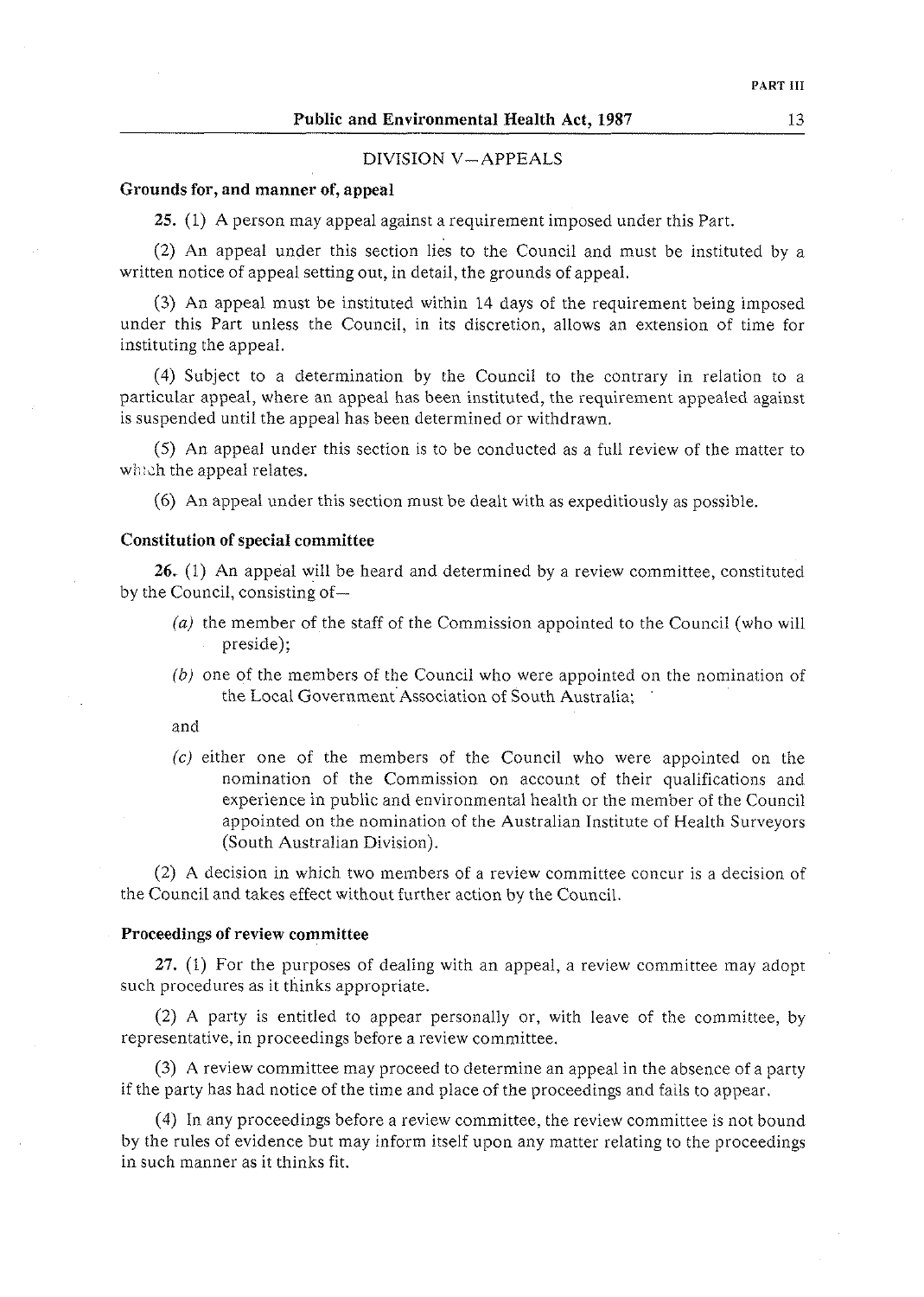## **Determination of an appeal**

**28.** Upon hearing an appeal, a review committee may-

- (a) revoke the requirement appealed against and, where appropriate, discharge any<br>notice given to the appellant;<br>(b) substitute any is spinoment or notice that early have been mode or sities in the
- (b) substitute any requirement or notice that could have been made or given in the first instance;
- *(c)* dismiss the appeal;
- (d) refer the matter back to the authority for re-consideration;
- *(e)* make an order for costs;
- $(f)$  make any ancillary order that the committee thinks fit.

## **Right of appeal against decision of Council**

**29.** (1) **A** right of appeal exists to the District Court against a decision of the Council under this Division.

(2) On an appeal, the District Court may-

- (a) vary or quash the Council's decision;
- $(b)$  make any order that the justice of the case may require.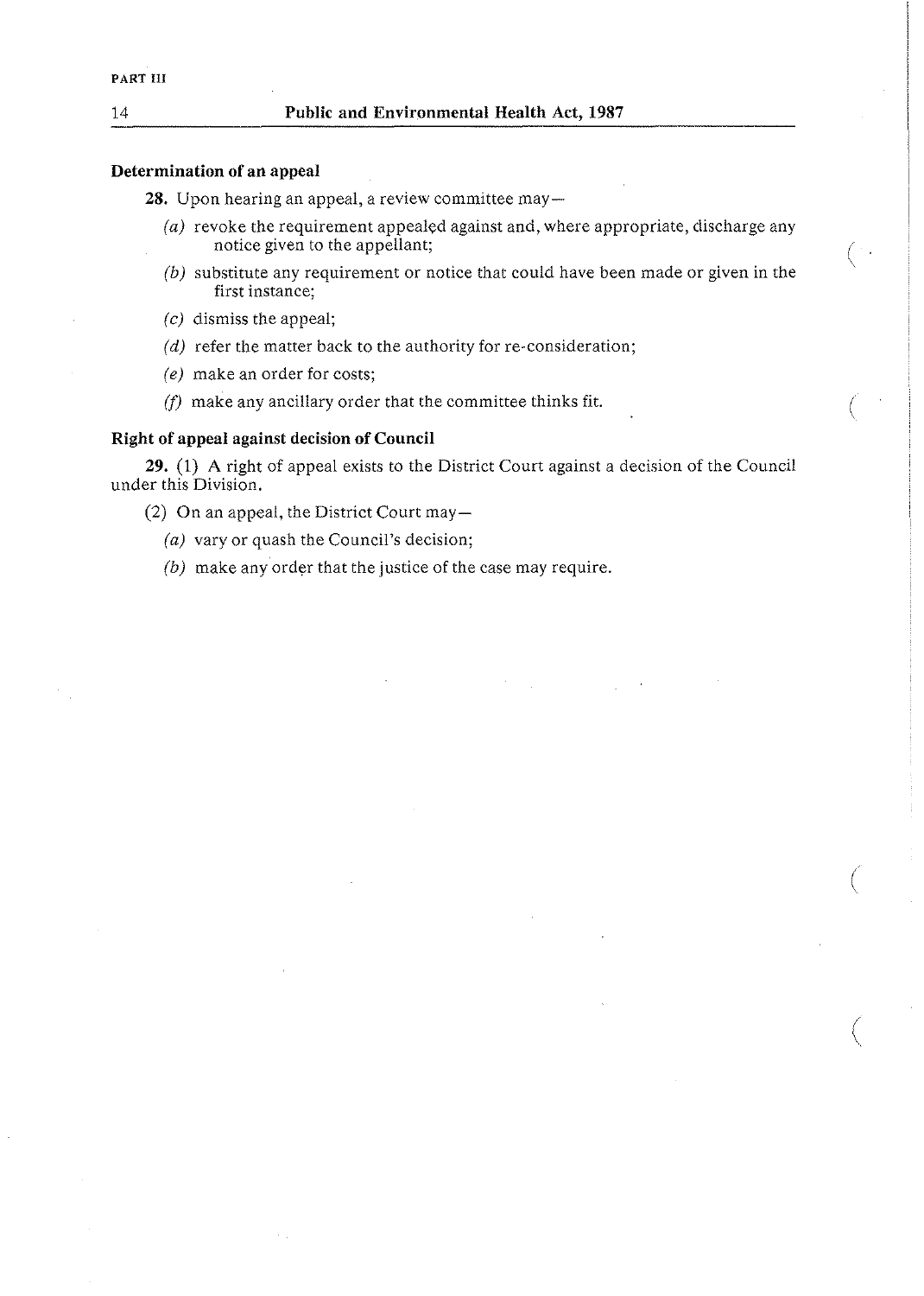### PART IV

# NOTIFIABLE DISEASES AND THE PREVENTION OF INFECTION DIVISION I-NOTIFICATION OF DISEASES

### **Notification**

**30.** (1) Where a medical practitioner becomes aware that a person is suffering from a notifiable disease or has died from a notifiable disease the medical practitioner-

(a) shall as soon as practicable and, in any event, within five days of becoming so aware, report the existence of the disease to the Commission;

and

*(b)* shall furnish the Commission with such further information as the Commission may require.

Penalty: \$1 000.

Expiation fee: Division 8 fee.

- (2) A report under subsection  $(1)$ -
	- (a) must be made in a manner and form determined by the Commission;

and

*(b)* must be accompanied by the required information.

(3) On the receipt of a report under subsection (1) that relates to a person in a local government area, the Commission must, where there is an immediate threat to public health in the area, immediately communicate the contents of the report to the local council for the area.

(4) No report is required under subsection (1) with respect to a particular case if the medical practitioner knows or reasonably believes that a report has already been made to the Commission.

(5) A medical practitioner who makes a report to the Commission in accordance with this section is, subject to any prescribed exception, entitled to be paid the prescribed fee.

(6) No civil liability arises from a statement made honestly and without malice in a report under this section.

 $(7)$  In this section-

"medical practitioner" includes a person of a prescribed class.

## DIVISION IT-EXAMINATION AND TREATMENT OF DISEASES

### **Power of Commission to require a person to undergo an examination**

**31.** (1) Where the Commission has reasonable grounds to suspect that a person is or may be suffering from a controlled notifiable disease, the Commission may, by notice in writing addressed to the person, require the person to present himself or herself for examination by a medical practitioner at such time and place as is specified in the notice.

(2) If a person who has been served with a notice under subsection (1) fails to comply with the notice, a magistrate may issue a warrant for the apprehension and examination of that person.

(3) Reasonable force may be exercised in the execution of a warrant under subsection (2).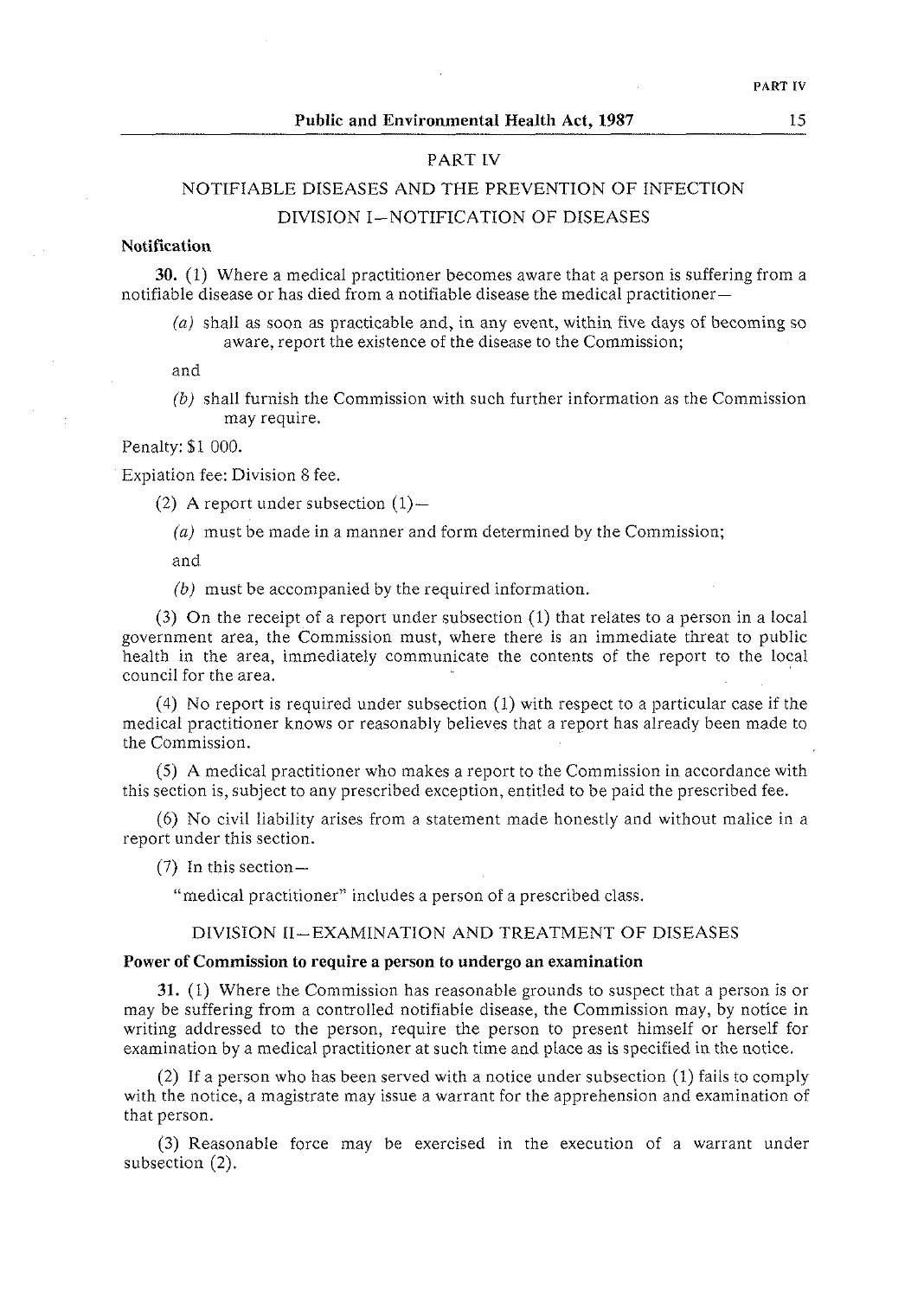#### 16 **Public and Environmental Health Act. 1987**

(4) **A** person apprehended in pursuance of a warrant may be detained for a period not exceeding 48 hours for the purpose of examination.

- $(5)$  Where  $-$ 
	- *(a)* a person is examined pursuant to this section;

and

*(b)* the examination discloses that the person is not suffering from a controlled notifiable disease,

 $\left(\cdot\right)$ 

the person is entitled to reasonable compensation from the Commission for costs and expenses directly incurred by the person in attending for the examination.

(6) Compensation payable under subsection (5) may be recovered as a debt.

**Power of Commission, in the interests of public health, to detain persons suffering from diseases** 

**32.** (1) Where-

(a) a medical practitioner has certified that a person is suffering from a controlled notifiable disease;

and

*(b)* the Commission is of the opinion that in the interests of public health the person should be kept at a suitable place of quarantine,

a magistrate may, on the application of the Commission, issue a warrant for the detention of the person at a suitable place of quarantine.

(2) An application for a warrant under subsection (1) may, in an emergency, be made by telephone.

**(3)** A person held in detention under subsection (1) must be given a notice setting out the reason for his or her detention and such other information as may be prescribed.

(4) A person may not be held in detention under subsection (1) for more than 72 hours unless-

*(a)* the Commission applies to a magistrate for an extension of the period of detention;

and

*(b)* the magistrate, after considering any representations made by or on behalf of the person under detention, extends the period of detention.

(5) Subject to subsection (6), a person must not be detained under this section for more than six months.

(6) A person may be detained for more than six months on the authorization of a Supreme Court judge.

(7) A person who is being detained pursuant to the decision of a magistrate under subsection (4) or the authorization of a Supreme Court judge under subsection (6) must be examined by a medical practitioner at intervals not exceeding—

(a) four weeks;

or

*(b)* such shorter period or periods as the magistrate or judge may determine having regard to the nature of the particular notifiable disease and the extent of the infection.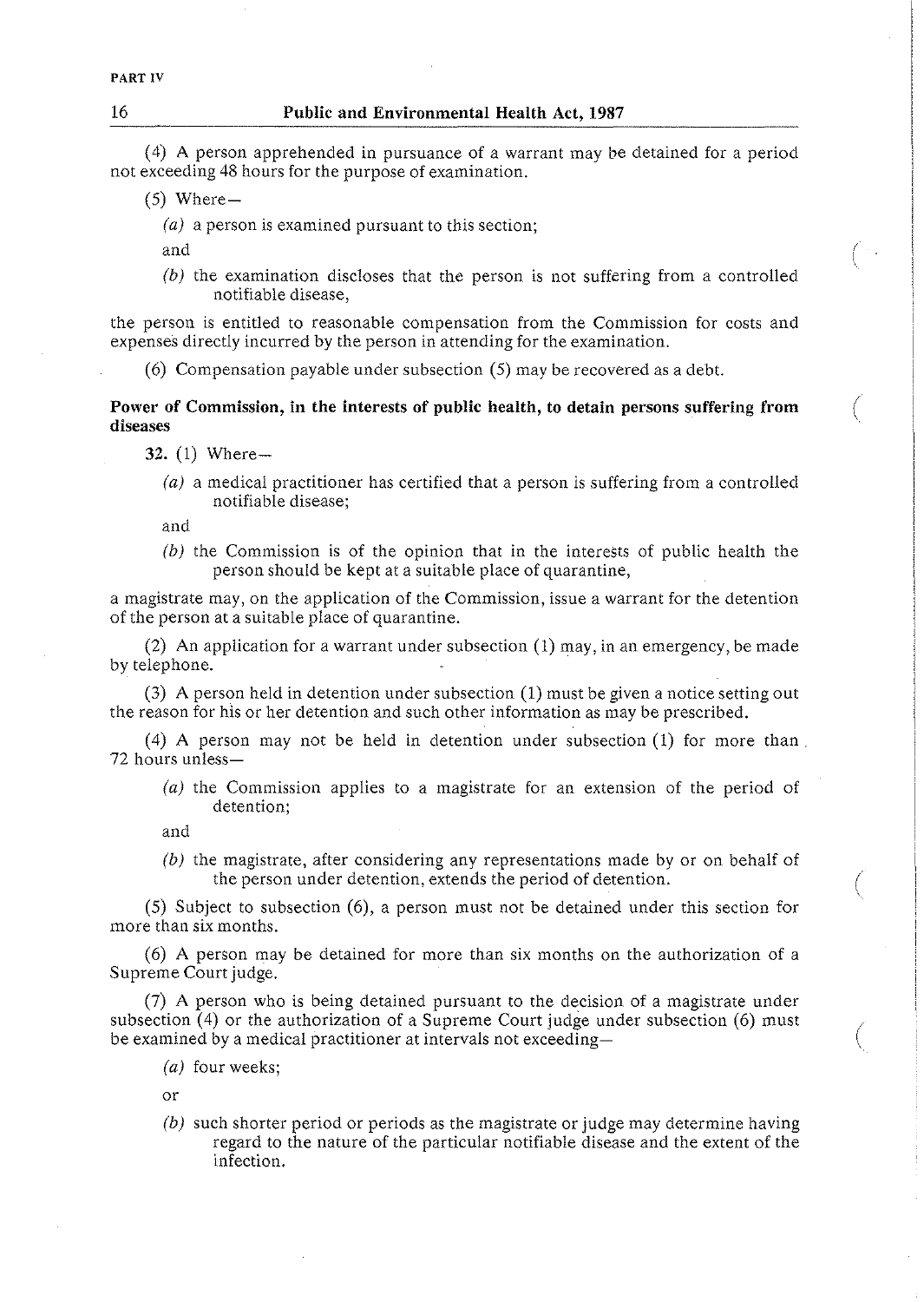(8) An. examination under subsection (7) is not to proceed if the person objects to being examined.

## *Power of Commission to give directions to persons suffering from diseases*

**33.** (1) Where-

*(a)* a medical practitioner has certified that a person is suffering from a controlled notifiable disease;

and

*(b)* the Commission is of the opinion that the person should take or refrain from certain action to prevent the risk of infection spreading to others,

the Commission may, by notice in writing, give appropriate directions to the person.

- (2) The directions that may be given to a person under subsection  $(1)$  include-
	- *(a)* a direction that the person reside at a specified place;
	- $(b)$  a direction that the person place himself or herself under the supervision of a member of the staff of the Commission or a medical practitioner nominated by the Commission and obey the reasonable directions of that person;
	- *(c)* a direction that the person submit himself or herself to examination by a medical practitioner at such intervals as the Commission may require;
	- $(d)$  a direction that the person refrain from performing specified work or any work other than specified work;
	- *(e)* such other directions as to the person's conduct or supervision that the Commission considers should apply in order to prevent the spread of infection.

**(3)** A person to whom a direction is given under this section may apply to a magistrate for a review of the direction.

(4) On a review under subsection **(3),** the magistrate may-

- *(a)* confirm, vary or quash the direction;
- *(b)* make any further or other direction.

(5) A person who, without reasonable excuse, contravenes or fails to comply with a direction under this section is guilty of an offence.

Penalty: \$5 000.

Expiation fee: Division *6* fee.

(6) If a person faiis to comply with a direction under this section, a magistrate may issue a warrant for the apprehension of that person.

(7) A person apprehended in pursuance of a warrant must be brought as soon as practicable before the magistrate who may-

 $(a)$  add to, or vary, the directions;

or

*(bj* issue a warrant for the detention of the person under this Part in a place of quarantine.

## *Right* **of** *appeal against a decision of a magistrate*

**34.** (1) A right of appeal exists to the Supreme Court (constituted of a single judge) against a decision of a magistrate under this Division.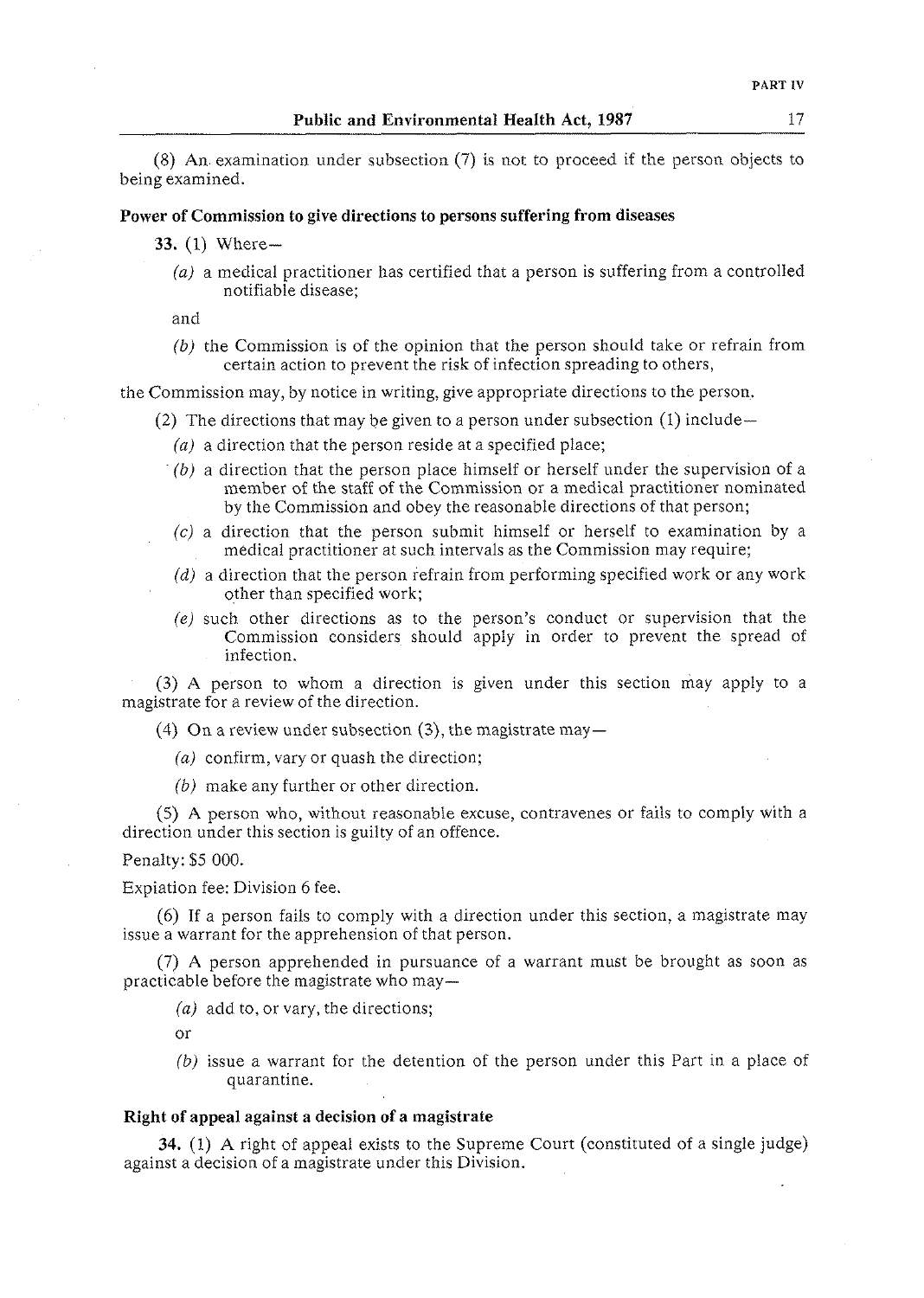- (2) On an appeal, the Supreme Court may-
	- *(a)* vary or quash the magistrate's decision;
	- *(b)* make any order that the justice of the case may require.

## DIVISION 111-CONTROL AND PREVENTION OF INFECTION

#### **Reporting to local councils**

**35.** The Commission-

*(a)* shall, on a monthly basis, provide each local council with a report on the occurrence of notifiable diseases in its area and any problems caused by such diseases that may exist in the area;

and

(b) shall inform a local council of the occurrence of any notifiable disease in its area that constitutes, or may constitute, a threat to public health.

#### **Action to prevent the spread of infection**

**36.** (1) Where there is danger to public health from the possible spread of a controlled notifiable disease, the Commission or an authorized officer authorized by the Commission for the purposes of this section may give directions and take such action as may be appropriate to avert that danger.

(2) Without limiting the generality of subsection (I), the Commission or authorized officer may-

*(a)* direct that any premises, vehicle or article be cleansed or disinfected;

- *(b)* direct the destruction of any article, substance or food;
- $(c)$  seize any vehicle, article, substance or food;
- (d) impose areas of quarantine or close premises;
- *(e)* restrict movement into and out of any place or premises;

 $(f)$  take such other action as may be prescribed.

(3) A person who is given a direction under subsection (1) or (2) shall not, without reasonable excuse, fail to comply with the direction.

Penalty: \$5 000.

Expiation fee: Division 6 fee.

(4) For the purpose of exercising a power under subsection (1) or (2), an authorized officer may be accompanied by such assistants as may be necessary or desirable in the circumstances.

(5) Where a person fails to take action in accordance with a direction, the Commission or an authorized officer may take that action or cause it to be taken.

(6) The Commission may recover as a debt costs and expenses reasonably incurred in exercising powers under subsection (5) from the person who failed to take the required action.

(7) For the purpose of exercising any power under this section, a person authorized to do so by the Commission may enter premises at any reasonable time, but shall not break into the premises unless authorized to do so by warrant of a justice.

(8) A justice may issue a warrant under subsection (7) if satisfied, by affidavit or other sworn evidence, that the warrant is reasonably required in the circumstances of the case.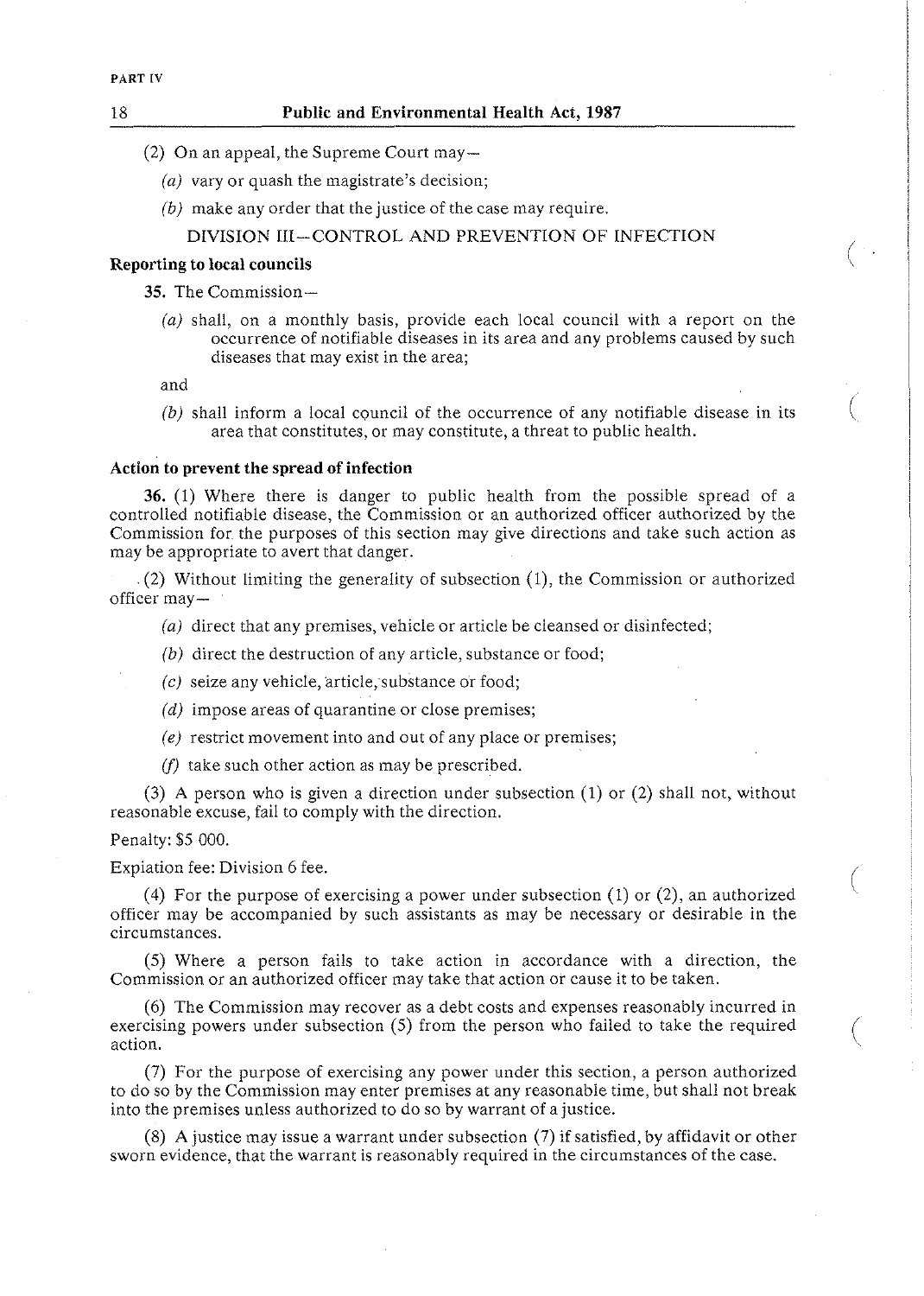## **Public and Environmental Health Act, 1987** 19

(9) Where the Commission informs a local council of the occurrence of a controlled notifiable disease in its area that constitutes a threat to public health, the local council must take such action as is reasonably open to the local council to assist in preventing the spread of that disease.

### **Person infected with disease must prevent transmission to others**

**37.** (1) A person infected with a controlled notifiable disease shall take all reasonable measures to prevent transmission of the disease to others.

Penalty: \$10 000.

(2) A person infested with vermin shall take all reasonable measures to prevent transmission of the vermin to others.

Penalty: \$200.

(3) If a child is infested with vermin, a parent of the child shall take all reasonable measures to prevent transmission of the vermin to others.

Penalty: \$200.

 $(4)$  In this section -

"child" means a person under the age of 16 years:

"vermin" includes lice, fleas and mites.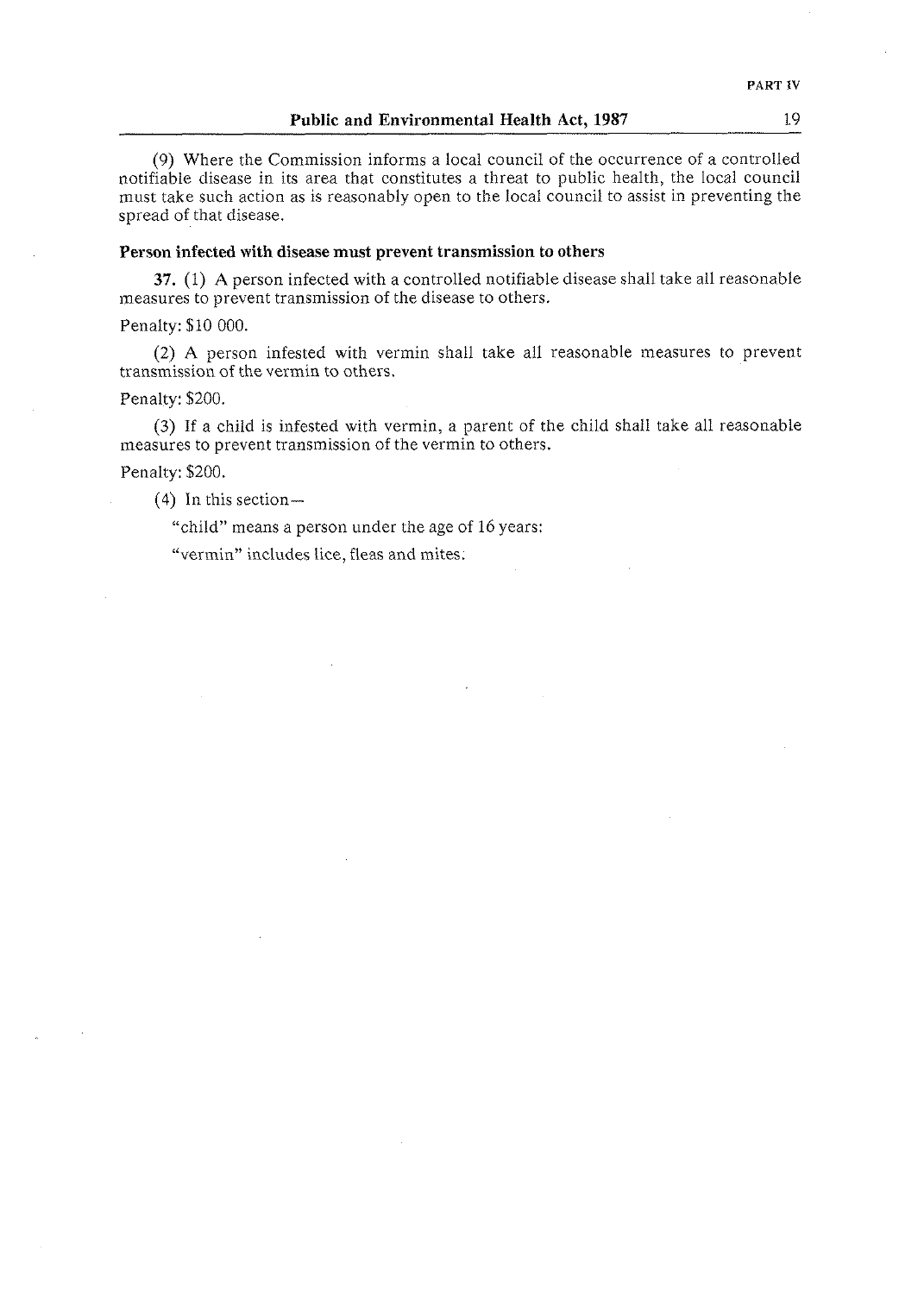### 20 **Public and Environmental Health Act, 1987**

## PART V

## MISCELLANEOUS

## **Inspections, etc.**

**38.** (1) An authorized officer may, for purposes connected with the exercise, performance or discharge of any power, function or duty under this Act-

*(a)* (i) after giving reasonable notice to the occupier of premises, enter and inspect the premises;

 $\left(\begin{array}{c} \cdot \end{array}\right)$ 

- or
- (ii) inspect any vehicle;

 $(b)$  during the course of the inspection of any premises or vehicle-

- (i) ask questions of any person found in the premises or vehicle;
- (ii) inspect any article or substance found in the premises or vehicle;
- (iii) take and remove samples of any substance found in the premises or vehicle;
- (iv) require any person to produce any plans, specifications, books, papers or documents;
- (v) examine, copy and take extracts from any plans, specifications, books, papers or documents;
- (vi) take photographs, films or video recordings;
- (vii) take measurements, make notes and carry out tests;
- and
- (viii) remove any article that may constitute evidence of the commission of an offence against this Act;

and

*(c)* require any person to answer any question that may be relevant to  $-$ 

- (i) ascertaining whether the person is suffering from a notifiable disease; or
- (ii) the administration or enforcement of this Act.

(2) In the exercise of powers under subsection (I), an authorized officer may be accompanied by such assistants as may be necessary or desirable in the circumstances.

**(3)** Where an authorized officer is inspecting premises or a vehicle under this section, the person in charge of the premises or vehicle shall provide such assistance as the authorized officer reasonably requires to facilitate the inspection.

- $(4)$  A person who-
	- *(a)* hinders or obstructs an authorized officer, or a person assisting an authorized officer, in the exercise of a power under this section;
	- *(b)* having been asked a question under this section, does not answer the question to the best of his or her knowledge, information and belief;
	- or
	- *(c)* being the person in charge of premises or a vehicle subject to an inspection and having been required to provide reasonable assistance to facilitate the inspection, refuses or fails to provide such assistance,

is guilty of an offence.

Penalty: \$2 500.

(5) A person is not required to answer a question under this section if the answer would tend to incriminate him or her.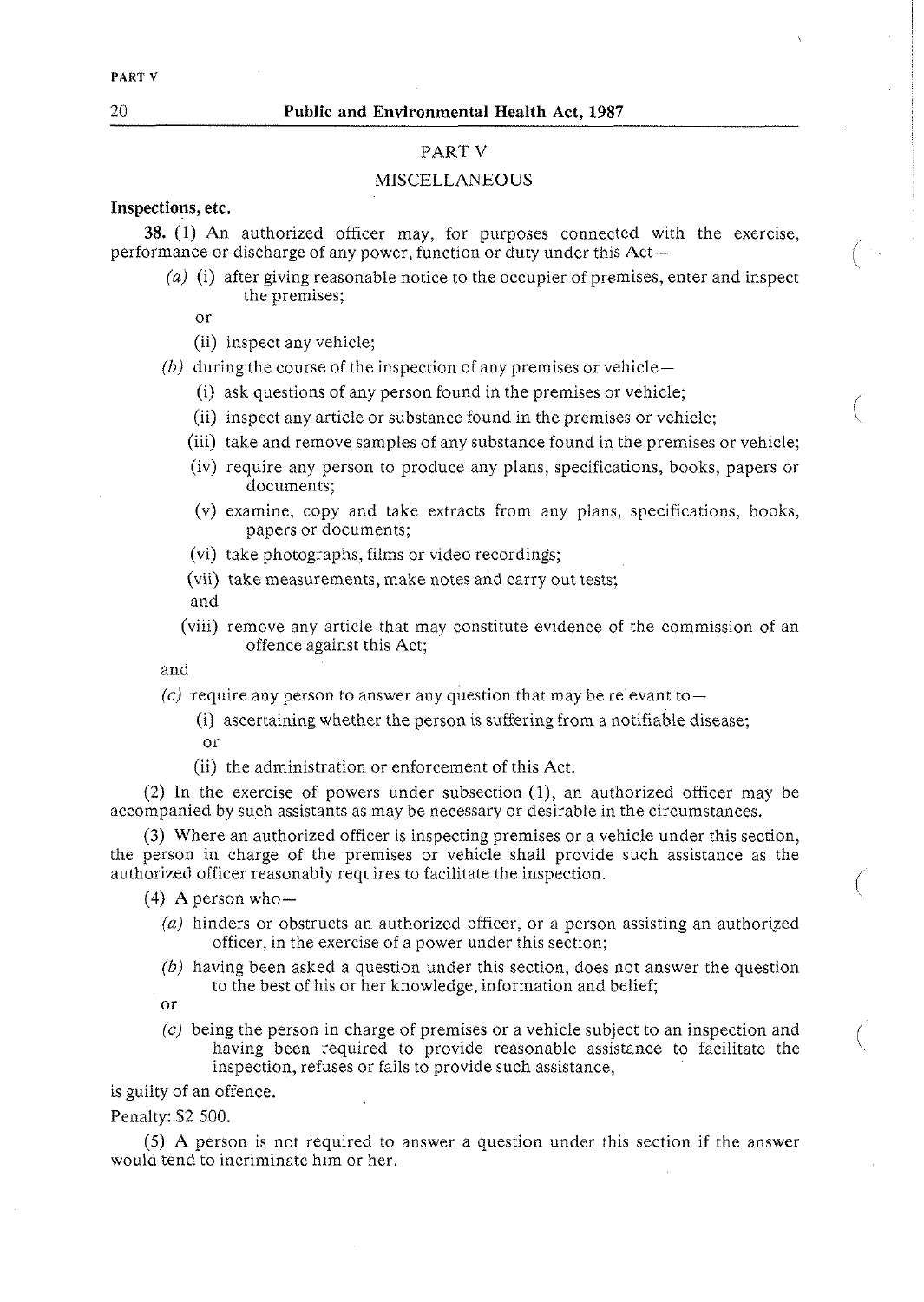### **Councils may appoint officers of health**

**39.** A local council may appoint a person to act as the officer of health for its area.

## **Immunity from liability**

**40.** (1) No personal liability attaches to  $-$ 

- *(a)* an authorized officer or a person assisting an authorized officer in the exercise or purported exercise of a power under this Act;
- or
- *(bj* a member of the staff of the Commission or any other person authorized by the Commission to act on behalf of the Commission,

for an act or omission on his or her part in good faith in the exercise, performance or discharge, or purported exercise, performance or discharge, of any power, function or duty conferred or imposed by this Act.

(2) A liability that would, but for subsection (I), lie against a person on whom an immunity is conferred by that subsection lies instead against the Crown.

### **Power to require information**

**41.** (1) The Commission or a local council may require a person to furnish such information relating to public or environmental health as it reasonably requires for the purposes of this Act.

(2) Subject to subsection (3), a person who fails to comply with a requirement under subsection (1) is guilty of an offence.

Penalty: \$2 500.

Expiation fee: Division 7 fee.

(3) A person is not required to furnish information under subsection (I) if the information would tend to incriminate him or her.

### **Confidentiality**

**42.** Where a person, in the course of official duties, obtains-

*(aj* medical information relating to another;

or

*(bj* information the disclosure of which would involve the disclosure of information relating to the personal affairs of another,

the person shall not intentionally disclose that information unless-

- *(c)* the disclosure is made in the course of official duties;
- *(dj* the disclosure is made with the consent of the other person;

or

(e) the disclosure is required by a court or tribunal constituted by law.

Penalty: \$2 000.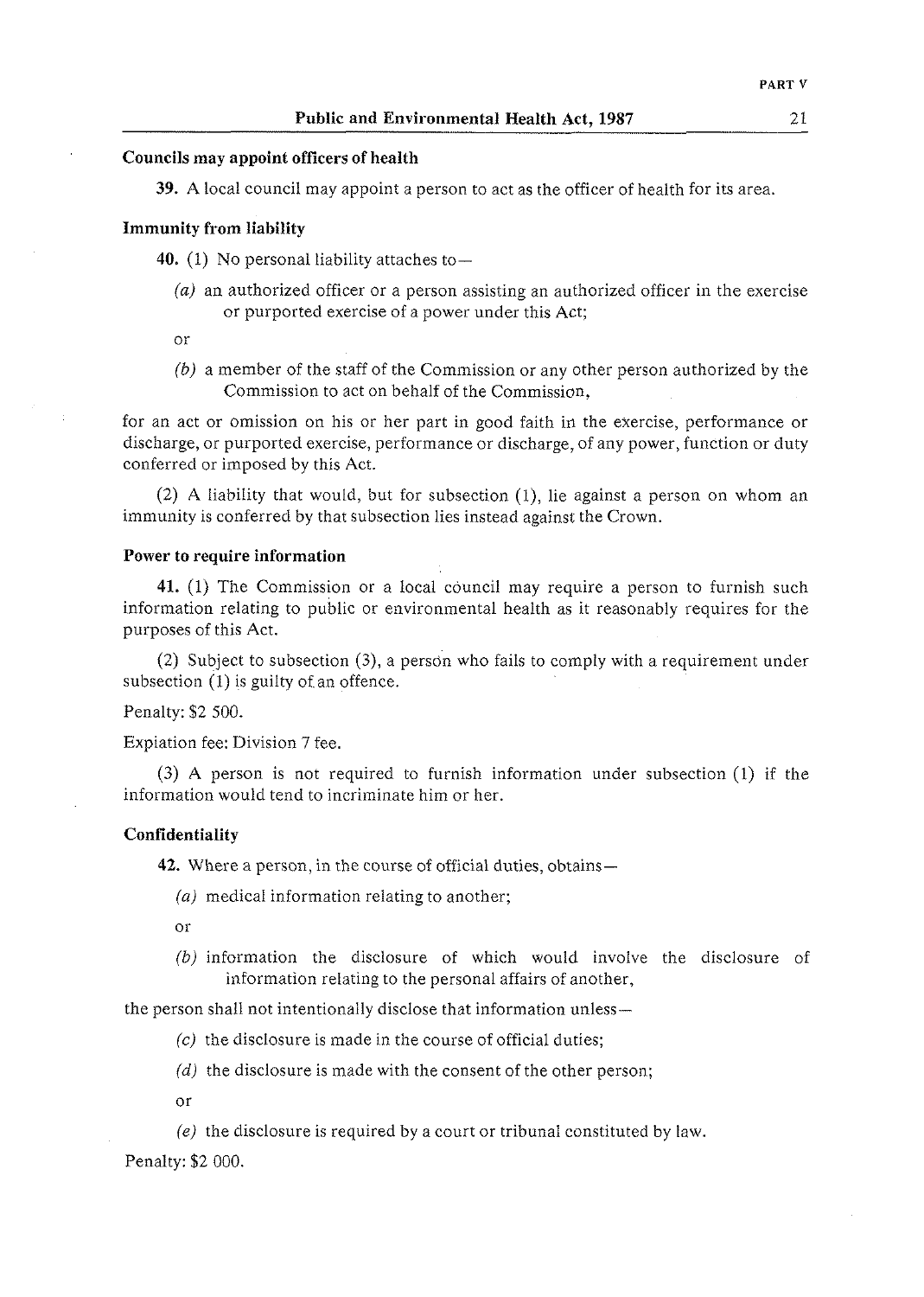### **Manner of giving notice**

**43.** A notice required or authorized by this Act may be given or served-

- *(a)* personally;
- *(b)* by post;
- or
- $(c)$  if the notice relates to premises and is to be served on an owner of those premises-by affixing the notice to a conspicuous part of the premises.

#### **Reporting**

44. (1) Every local council shall, on or before the thirtieth day of September in each year, submit to the Council a report on the work of the local council under this Act during the financial year ending on the thirtieth day of June in that year, and the report must ( include, in respect of that financial year $-$ 

- *(a)* a report on the standard of public and environmental health in the local council's area;
- *(b)* details of the measures that the local council has taken under Part 111.

(2) The Council shall, on or before the thirtieth day of October in each year, submit to the Commission-

(a) a report on the work of the Council under this Act during the financial year ending on the thirtieth day of June in that year;

and

*(b)* a copy of each report of a local council submitted to the Council under subsection  $(1)$ .

(3) The Commission shall, on or before the thirty-first day of December in each year, submit to the Minister a report on the work of the Commission under this Act during the financial year ending on the thirtieth day of June in that year, and the report must include, in respect of that financial year a report on the standard of public and environmental health in the State generally and be accompanied by a copy of the Council's report.

(4) The Minister shall within 12 sitting days after the receipt of the two reports under subsection (3), cause a copy of each report to be laid before each House of Parliament.

### **Offences**

45. (1) The offences constituted by this Act are summary offences.

(2) Proceedings for an offence against this Act cannot be commenced except upon the complaint of-

- *(a)* an authorized officer;
- *(b)* a member of the staff of the Commission;
- (c) the chief executive officer of a local council;
- (d) a member of the police force;

or

*(e)* a person acting on the written authority of the Minister.

**(3)** Proceedings for an offence against this Act must be commenced within one year after the date on which the offence is alleged to have been committed.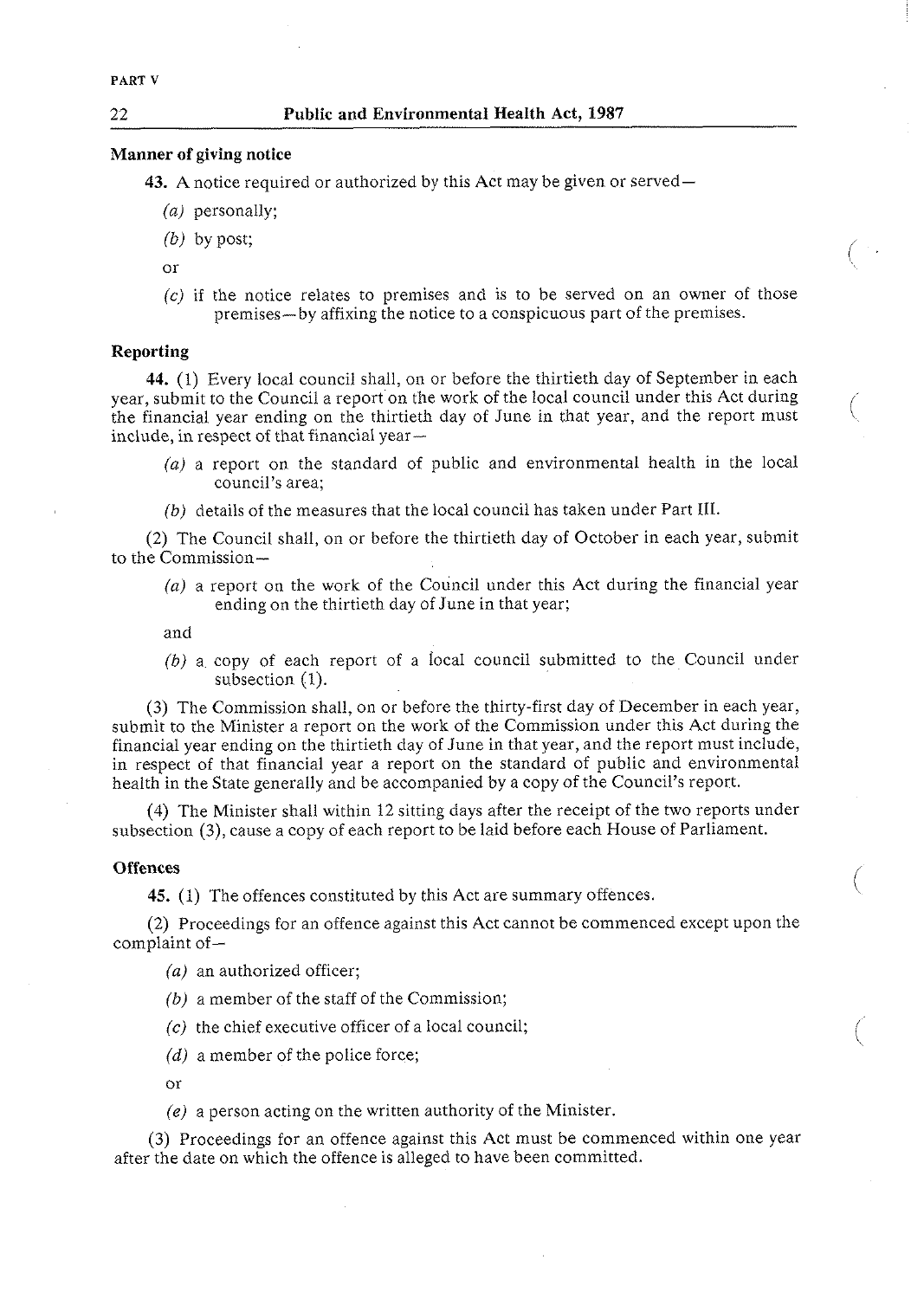(4) Where a person is convicted of an offence against this Act and after that conviction the act or omission of the person that constituted the offence continues, that person is guilty of a separate and further offence in respect of each day during which the act or omission continues.

Penalty: \$100 for each separate and further offence.

#### **Offences by bodies corporate**

46. Where a body corporate is guilty of an offence against this Act, each director of the body corporate is guilty of an offence and liable to the same penalty as is prescribed for the principal offence unless it is proved that the director could not by the exercise of reasonable diligence have prevented the commission of the offence by the body corporate.

### **Regulations**

**47.** (1) The Governor may make such regulations as are contemplated by this Act or as are necessary or expedient for the purposes of this Act.

(2) Without limiting the generality of subsection  $(1)$ , those regulations may -

- (a) provide for the removal or destruction of any object or substance that creates a risk to public health;
- (b) prohibit, restrict or regulate the manufacture, possession or use of substances that may create a risk to public health;
- (c) prohibit or restrict the construction of premises that may create a risk to public health;
- (d) prohibit or regulate the keeping of animals of a particular class;
- *(e)* authorize or require the taking of specified measures to prevent the occurrence or spread of any notifiable disease;
- (f) require the furnishing of reports to the Commission relating to notifiable diseases;
- $(g)$  regulate the construction, installation, maintenance and operation, and provide for the inspection, of swimming pools, spa pools, waterslides, wave pools or any other similar structure designed for human use;
- (h) prescribe standards that must be observed in relation to the installation and operation of septic tanks and common effluent drainage systems;
- **ji)** provide for the provision of returns and information to the Commission or the Council by prescribed persons or persons of prescribed classes;
- *0)* on the recommendation of the Council, prescribe codes of practice that may be used by local councils as guides to assist in the administration of this Act;
- $(k)$  prescribe fees for the purposes of this Act;
- $(l)$  prescribe forms for the purposes of this Act;
- *(m)* exempt, either absolutely or subject to prescribed conditions or limitations-
	- (i) persons or classes of persons;
	- (ii) areas of the State,
	- from this Act or specified provisions of this Act.
- (n) prescribe penalties not exceeding \$2 500 for breach of any regulation.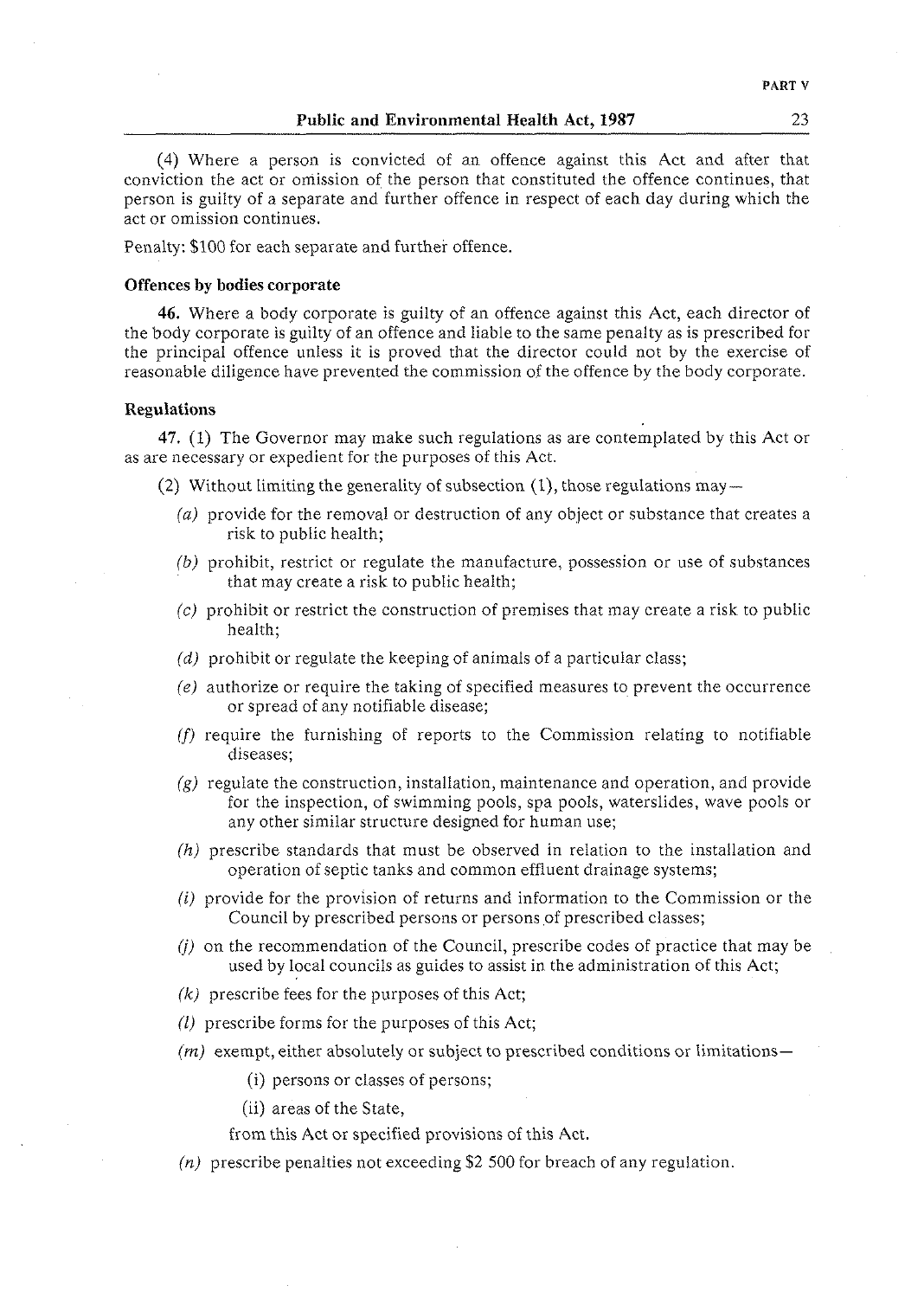#### 24 **Public and Environmental Health Act, 1987**

(3) Regulations made under subsection  $(2)(d)$  in relation to the keeping of animals  $may$  provide for $-$ 

(a) the nature and condition of land or buildings in which the animals may be kept;

- *(b)* the inspection of any place where the animals are kept;
- *(c)* the maximum number of animals that may be kept per unit area; (
- $(d)$  the storage of animal food;
- *(e)* the control of vermin;
- (f) the disposal of wastes.

(4) A regulation may not be made under subsection  $(2)(d)$  unless the Governor is satisfied-

(a) that the regulation is reasonably necessary to prevent the transmission of at the regulation is reasonably necessary to prevent the transmission of  $\hspace{1cm} ($ 

and

(b) that there has been reasonable consultation with the persons who would be directly affected by the regulation, or with their representatives.

(5) A regulation under this Act may incorporate or operate by reference to any code or standard prepared or approved by a body or authority referred to in the regulation.

(6) A regulation under this Act may be of general or limited application.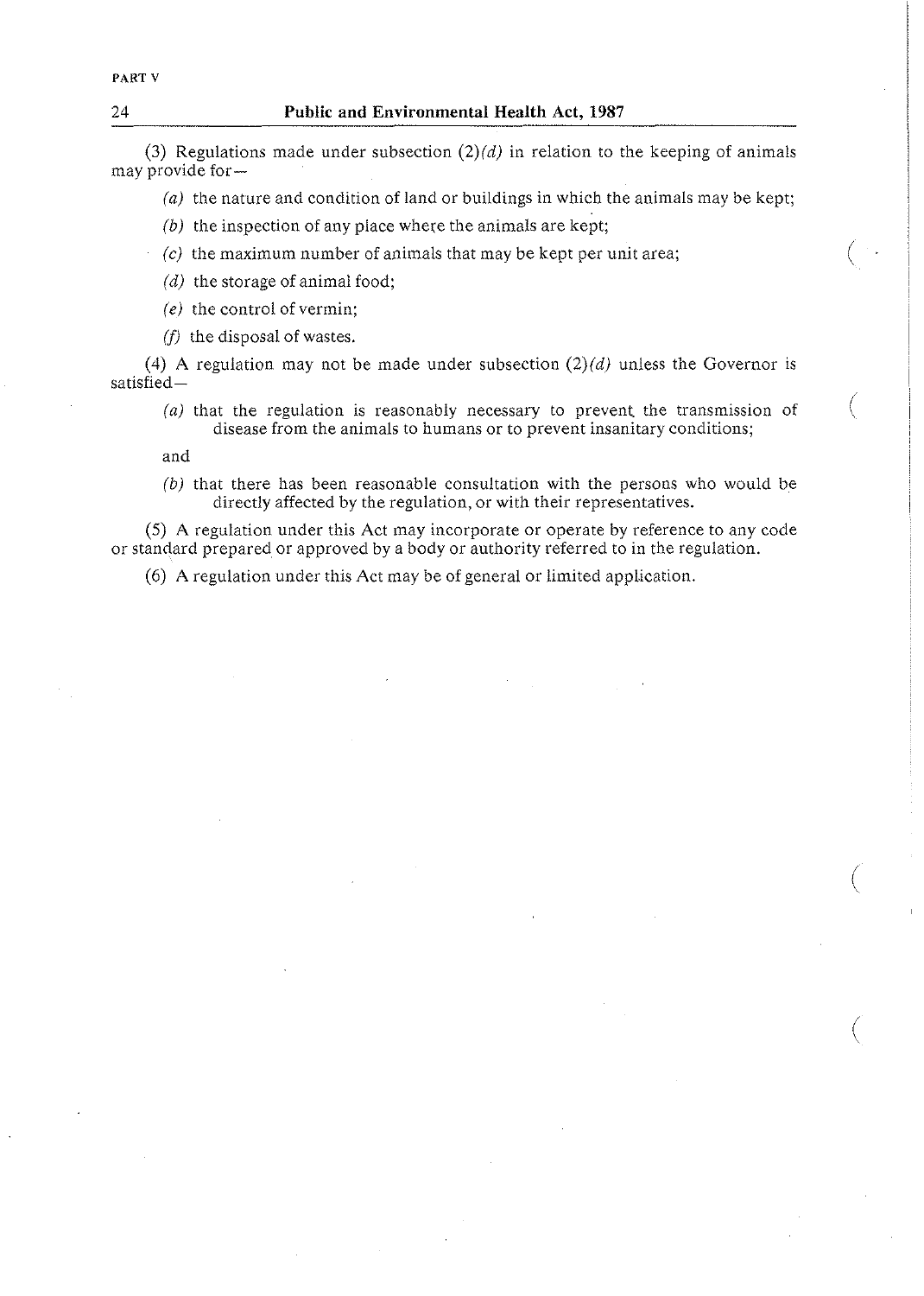Acquired Immune Deficiency Syndrome AIDS-Related Complex Amoeblasis Ankylostomiasis Anthrax Arbovirus Infection Atypical Mycobacterium Infection<br>Bacterial Meningitis<br>Brucellosis Campylobacter Infection Gonorrhoea Hepatitis B<br>Hepatitis Unspecified Hydatid Disease Lassa Fever Lead Poisoning Legionnaires Disease Leprosy<br>Leptospirosis<br>Lymphadenopathy Syndrome<br>Malaria *Marawa*<br>Marburg Disease<br>Measles Measles<br>Meningococcal Infection<br>Ornithosis Paratyphoid Fever<br>Pertussis<br>Plague<br>Poliomyelitis<br>Q Fever<br>Rabies Rubella<br>Salmonella Infection<br>Shigella Infection<br>Smallpox Syphiiis Tetanus Trachoma Tuberculosis Typhoid Fever Typhus Fever Vibrio Parahaemoivticus lnfection Yeilow Fever Yersinia lnfection

## FIRST SCHEDULE NOTIFIABLE DISEASES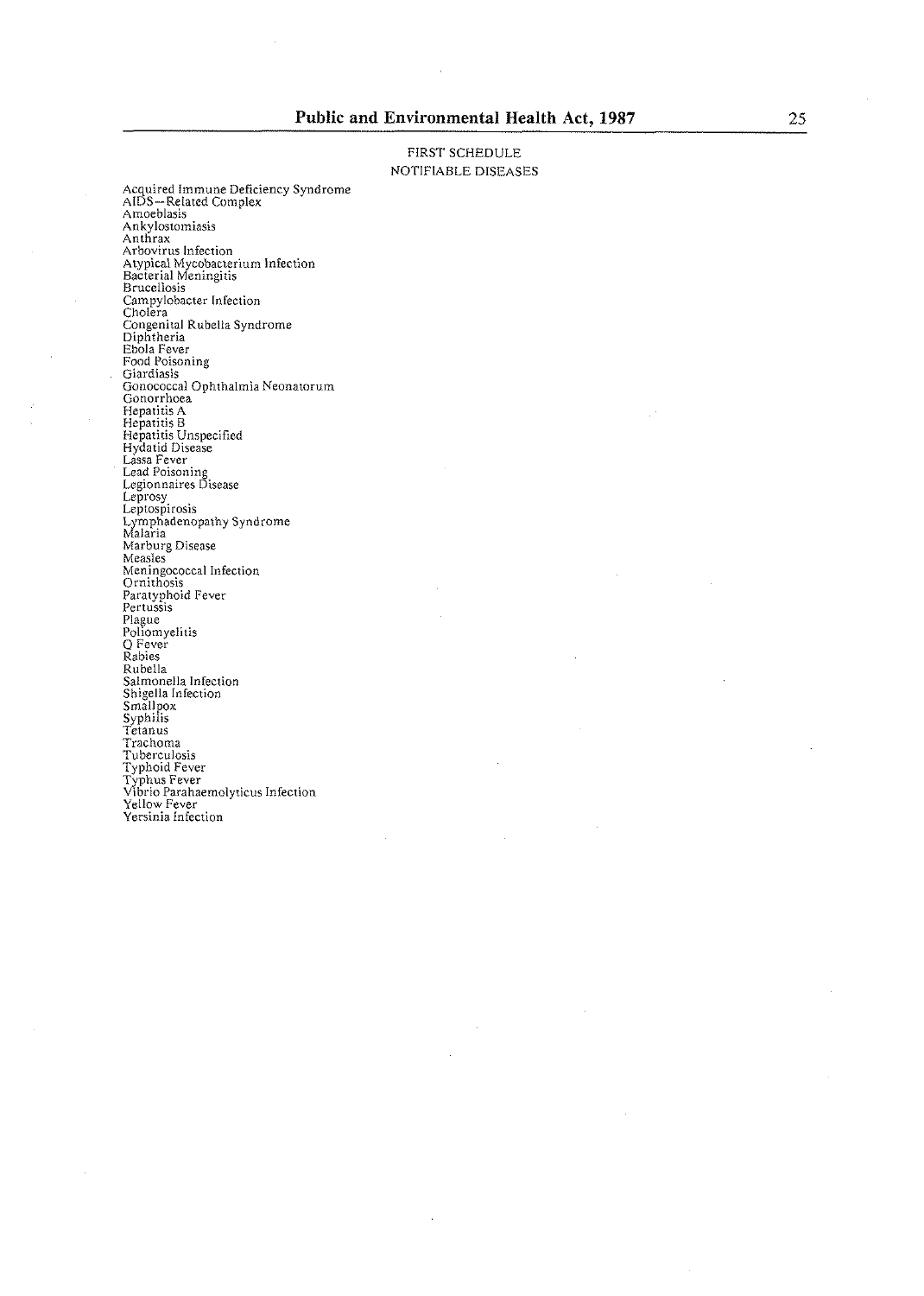### SECOND SCHEDULE CONTROLLED NOTIFIABLE DISEASES

Acquired Immune Deficiency Syndrome<br>AIDS -- Related Complex<br>Anthrax<br>Cholera<br>Cholera<br>Ebola Fever<br>Hepatitis a<br>Hepatitis B<br>Lassa Fever Leprosy<br>Lymphadenopathy Syndrome<br>Marburg Disease Measles<br>Meningococcal Infection<br>Paratyphoid Fever Plague<br>Poliomyelitis<br>Rabies<br>Shigella Infection<br>Shigella Infection Smailpox Tuberculosis Typhoid Fever Typhus Fever Yeliow Fever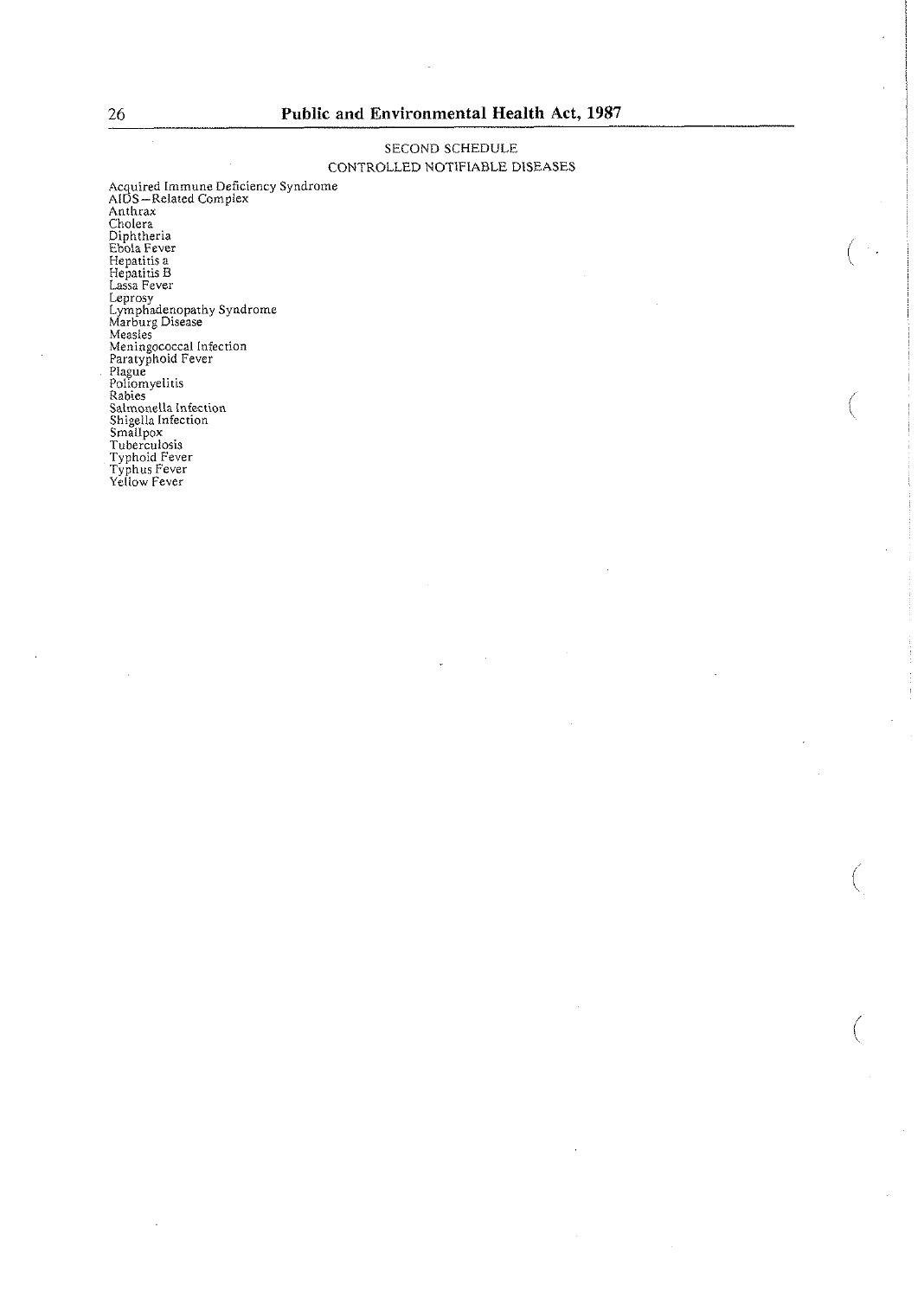#### THIRD SCHEDULE

#### REPEAL OF CERTAIN ACTS AND TRANSITIONAL PROVISIONS

#### Repeal **of** certain acts

- I. (1) The followingactsare repealed:
- The *Health Act,* 1935
- The *Noxious Trades Act*, 1943
- 'The *Venereal Diseases Act,* 1947.

(2) The Governor may, by proclamation, suspend the repeal of specified provisions of thc Health *Act,* 1935, until a subsequent day fixed in the proclamation, or a day to be fixed by subsequent proclamation.

- 2. The following transitional provisions apply in relation to the repeal of the *Health Act,* 1935:
	- (a) a proclamation made by the Governor under the *Health Act, 1935*, declaring a disease to be an infectious disease<br>or a notifiable disease and in force immediately before the repeal of the provisions of that act providi the making of the proclamation shall be deemed to be a prescription under this act that the disease is a<br>notifiable disease;
	- (b) a resolution passed by a local board of health under the *Health Act,* 1935, and in force immediately before the repeal of the provisions of that Act providing for the passing of the resolution shall be deemed to be a<br>resolution passed pursuant to this Act by the local council that constituted that local board;
	- (c) where a county board of health was in existence immediately before the repeal of those provisions of the *Health*  $Act$ , 1935, that provide for county boards of health, the assets and liabilities of the county board sha
		- (i) by agreement, between the iocal councils in respect of which the county board was constituted; or
			- (ii) if agreement cannot be reached by those iocal councils, according to the directions of the Minister of Local Government;
	- (d) all actions and proceedings which but for the repeal of provisions of the *Health Act, 1935*, could have been taken or commenced by an authorized officer or local board of he alth may be taken or commenced by an autho
	- (e) all actions and proceedings which before the repeal of provisions of the *Health Act, 1935*, had been taken or commenced by an authorized officer or local board of health under that act may be continued in all respects by the authorized officer or a local council;

and<br>(f) the Council may require a local council to provide a report (in a form approved by the Council) on the sanitary<br>condition of its area immediately before the repeal of any of the provisions of the Health Act, 1935.

**3.** The *Acls Inlerpretation Aa,* 1915, shall, except to the exteni of any inconsistency with the provisions of this schedule, appiy to the repeal of the Acjs reierred to inciause 1.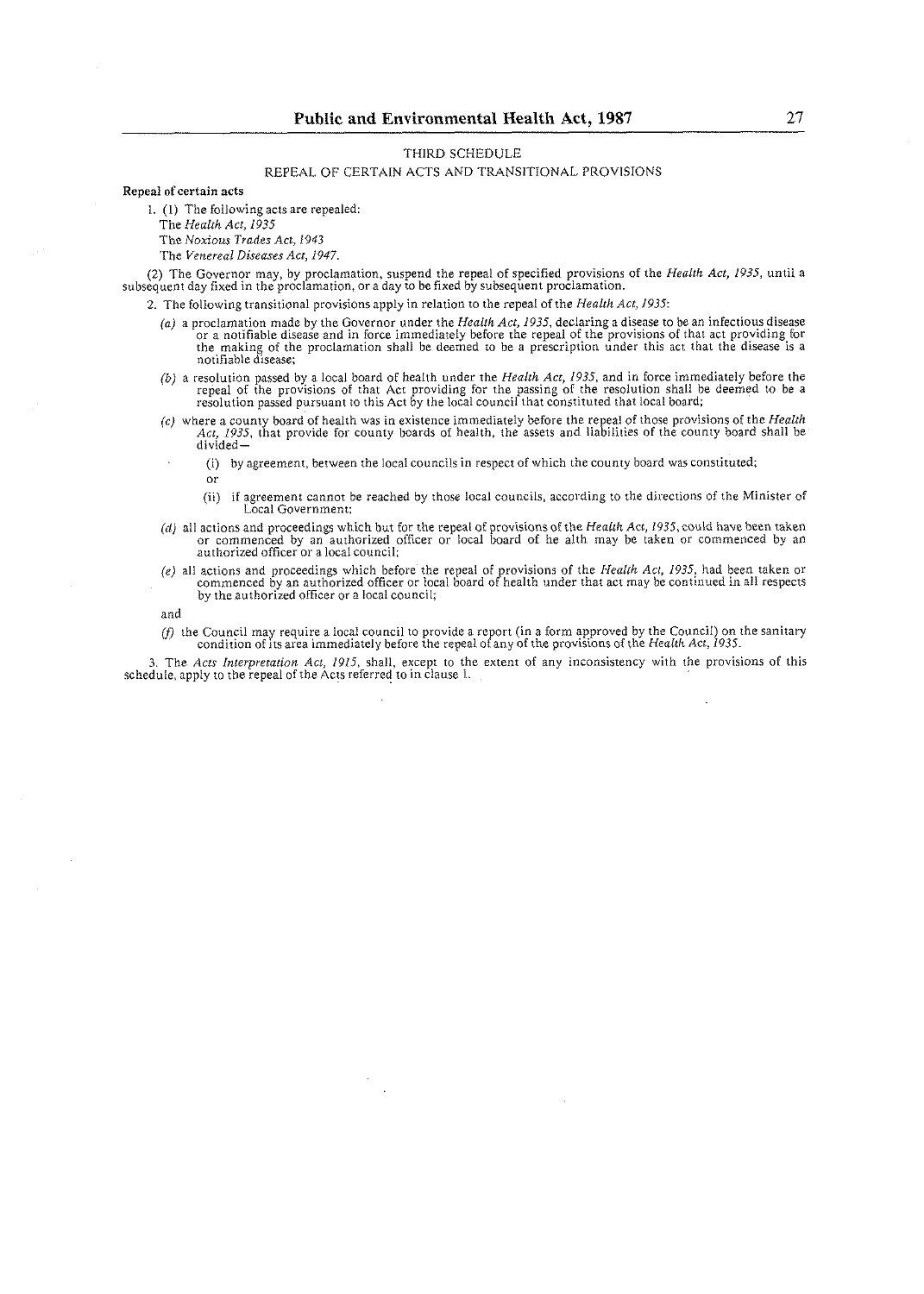# **APPENDIX 1**

## LEGISLATIVE HISTORY

(entries in bold type indicate amendments incorporated since the last reprint)

| Section $15(3)$ and $(5)$ : |
|-----------------------------|
| Section $16(1)$ :           |
| Section $17(2)$ :           |
| Section $18(4)$ :           |
| Section $19(1)$ and $(3)$ : |
| Section $20(2)$ and $(4)$ : |
| Section $21(5)$ :           |
| Section $22(1)$ :           |
| Section $30(1)$ :           |
| Section 33(5):              |
| Section $36(3)$ :           |
| Section $41(2)$ :           |
|                             |

| amended by 71, 1992, s. 3(1) (Sched.) |
|---------------------------------------|
| amended by 71, 1992, s. 3(1) (Sched.) |
| amended by 71, 1992, s. 3(1) (Sched.) |
| amended by 71, 1992, s. 3(1) (Sched.) |
| amended by 71, 1992, s. 3(1) (Sched.) |
| amended by 71, 1992, s. 3(1) (Sched.) |
| inserted by 7, 1991, s. $6(a)$        |
| substituted by $7, 1991$ , s. $6(b)$  |
| amended by 71, 1992, s. 3(1) (Sched.) |
| amended by 71, 1992, s. 3(1) (Sched.) |
| amended by 71, 1992, s. 3(1) (Sched.) |
| amended by 71, 1992, s. 3(1) (Sched.) |